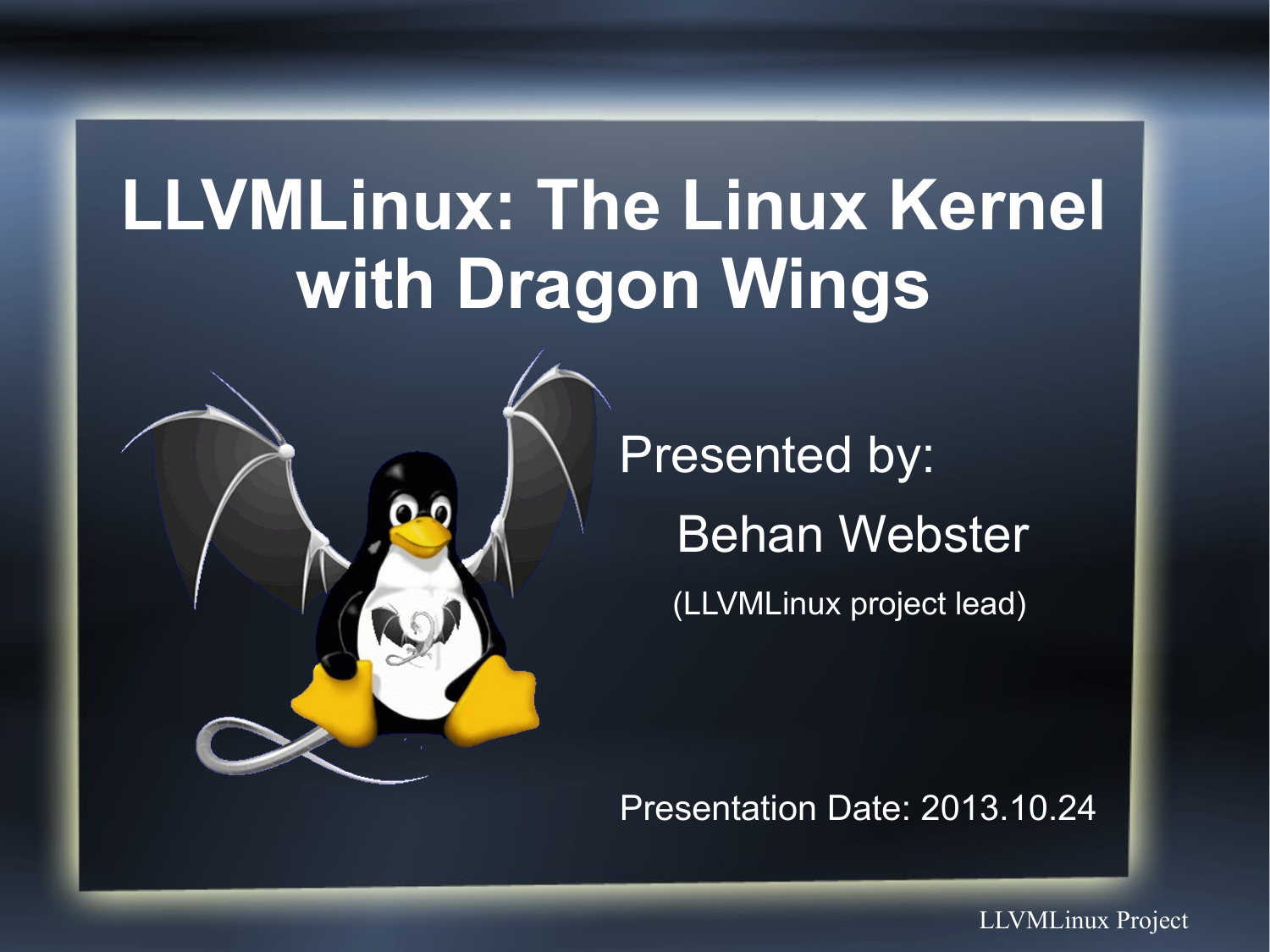

#### What is Clang/LLVM?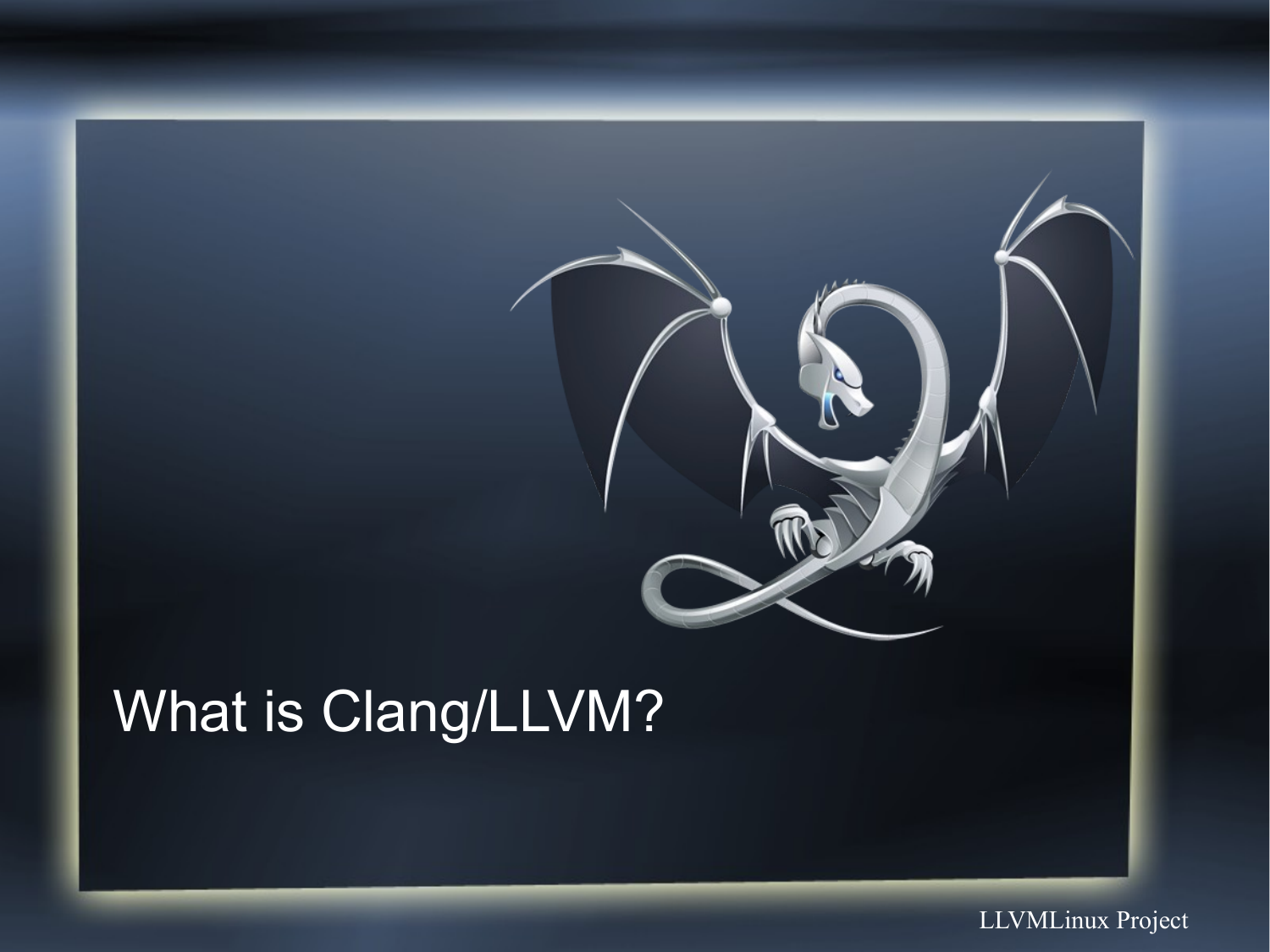#### **LLVM is a Toolchain Toolkit**

- A modular set of libraries for building tools
	- Compiler, linker
	- Source code analysis tools
	- Meta data extraction from code
	- Code refactoring tools
	- Tight integration with IDEs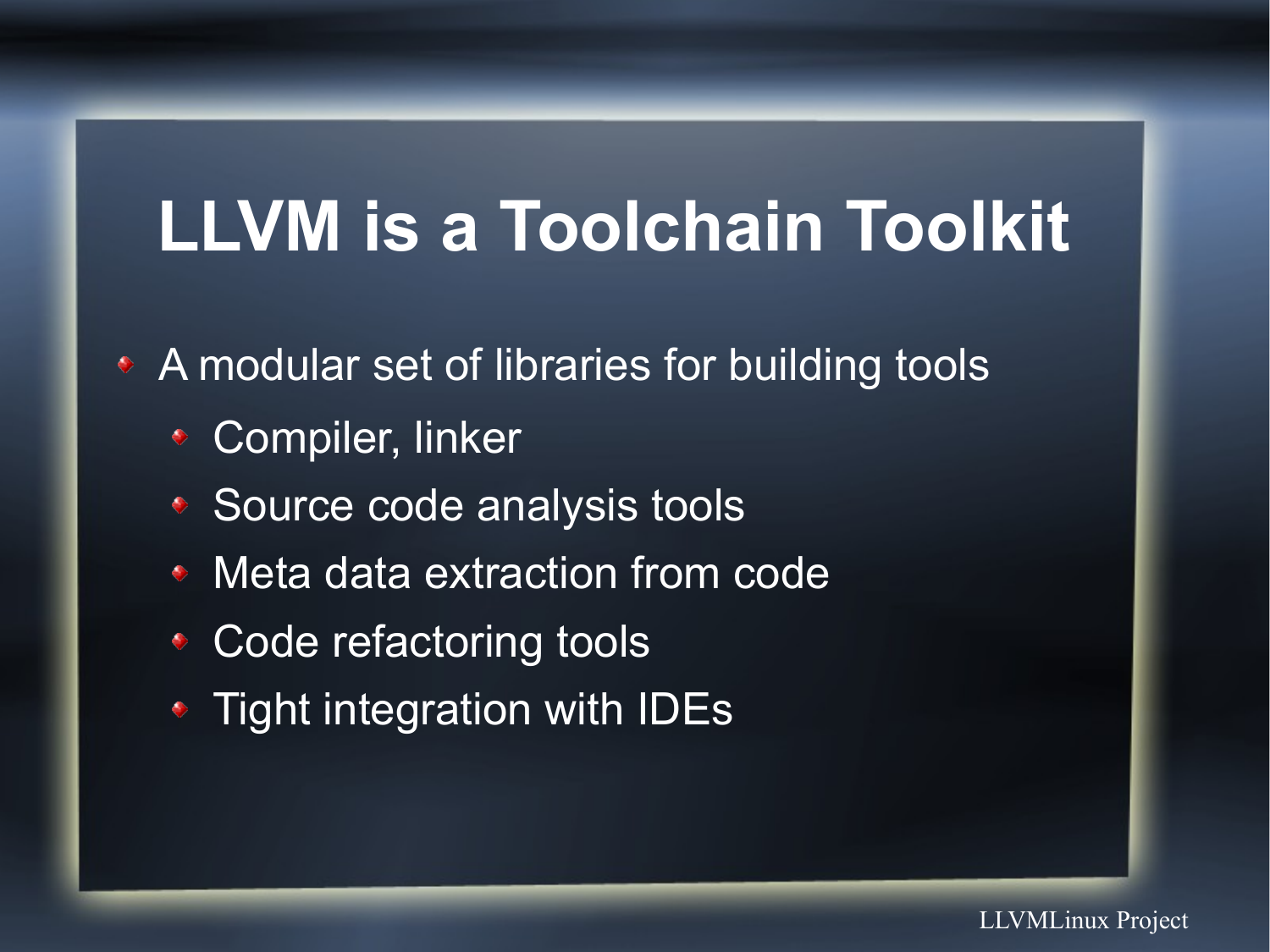#### **LLVM Toolchain Suite**

- Clang (C/C++/Objective-C compiler)
- Compiler-rt (highly tuned low level operations)
- **ELLD and MC Linker (Linkers)**
- Static Analyzer (checkers)
- LLDB (debugger)
- **And more...**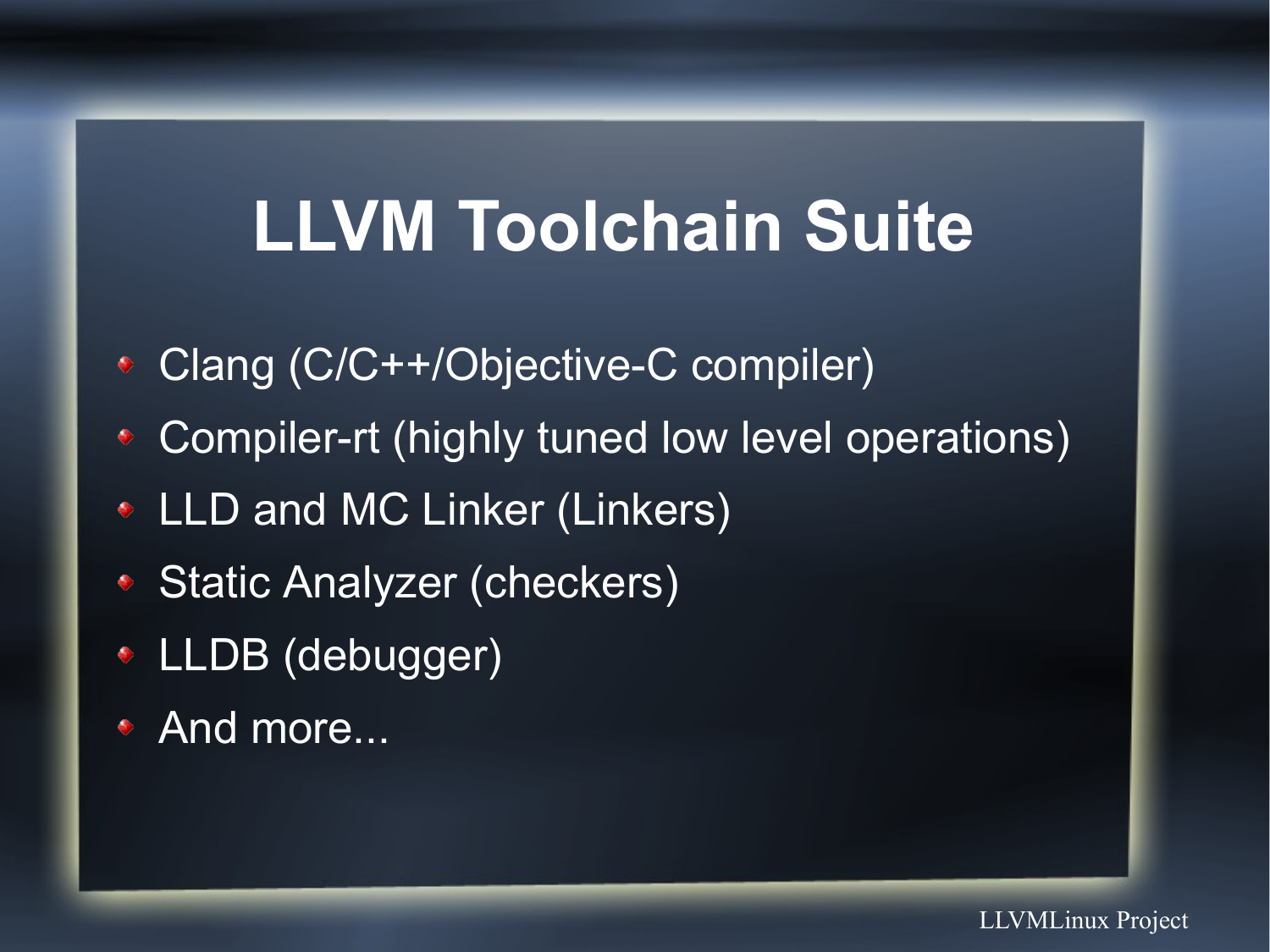#### Why Would I Want to Use Clang/LLVM to Compile the Linux Kernel?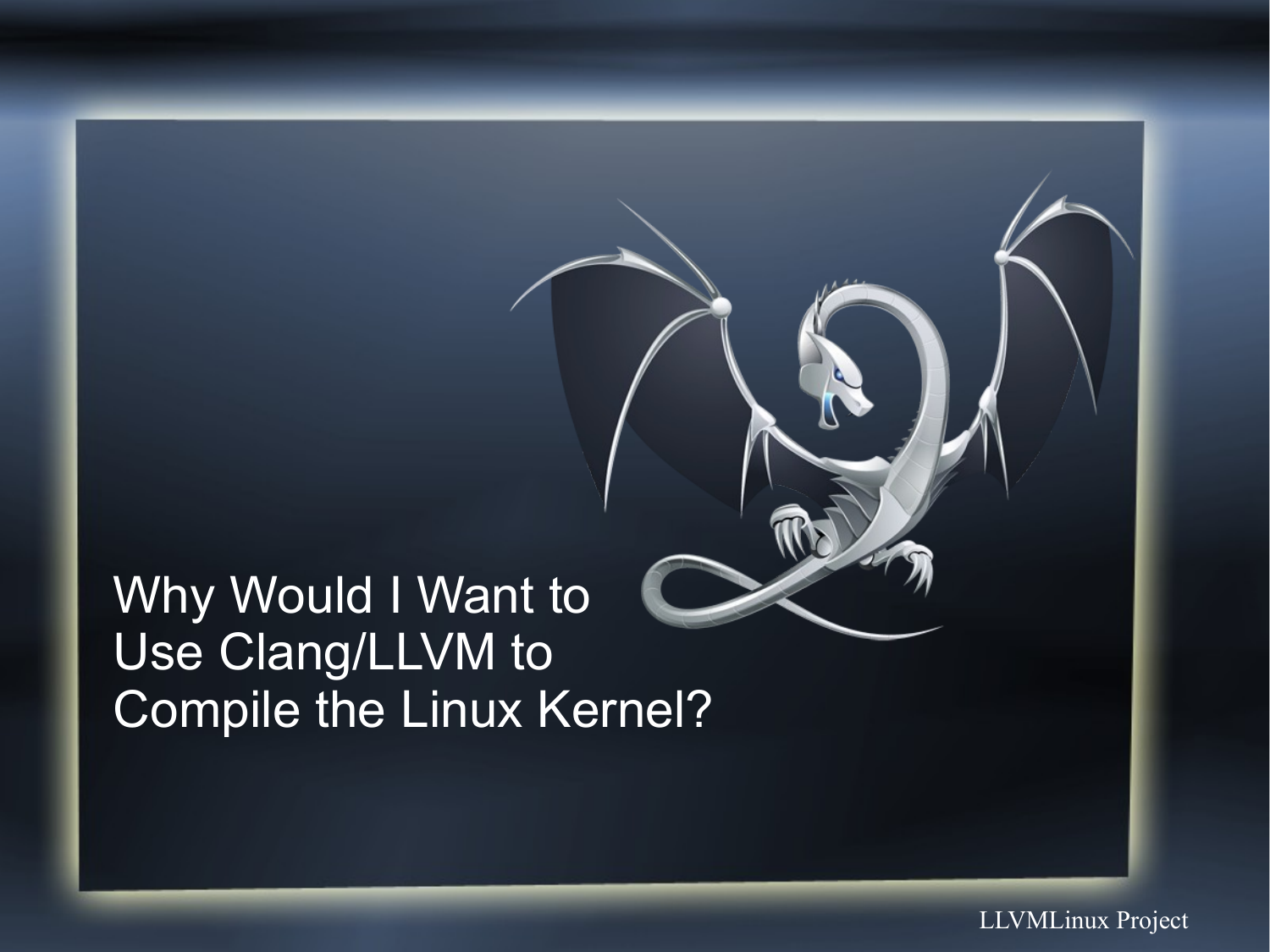#### **Fast Compiles**

#### Clang compiles code faster and use less memory  $\blacklozenge$ than other toolchains



LLVMLinux Project http://www.phoronix.com/scan.php?page=article&item=llvm\_33svn\_competes&num=1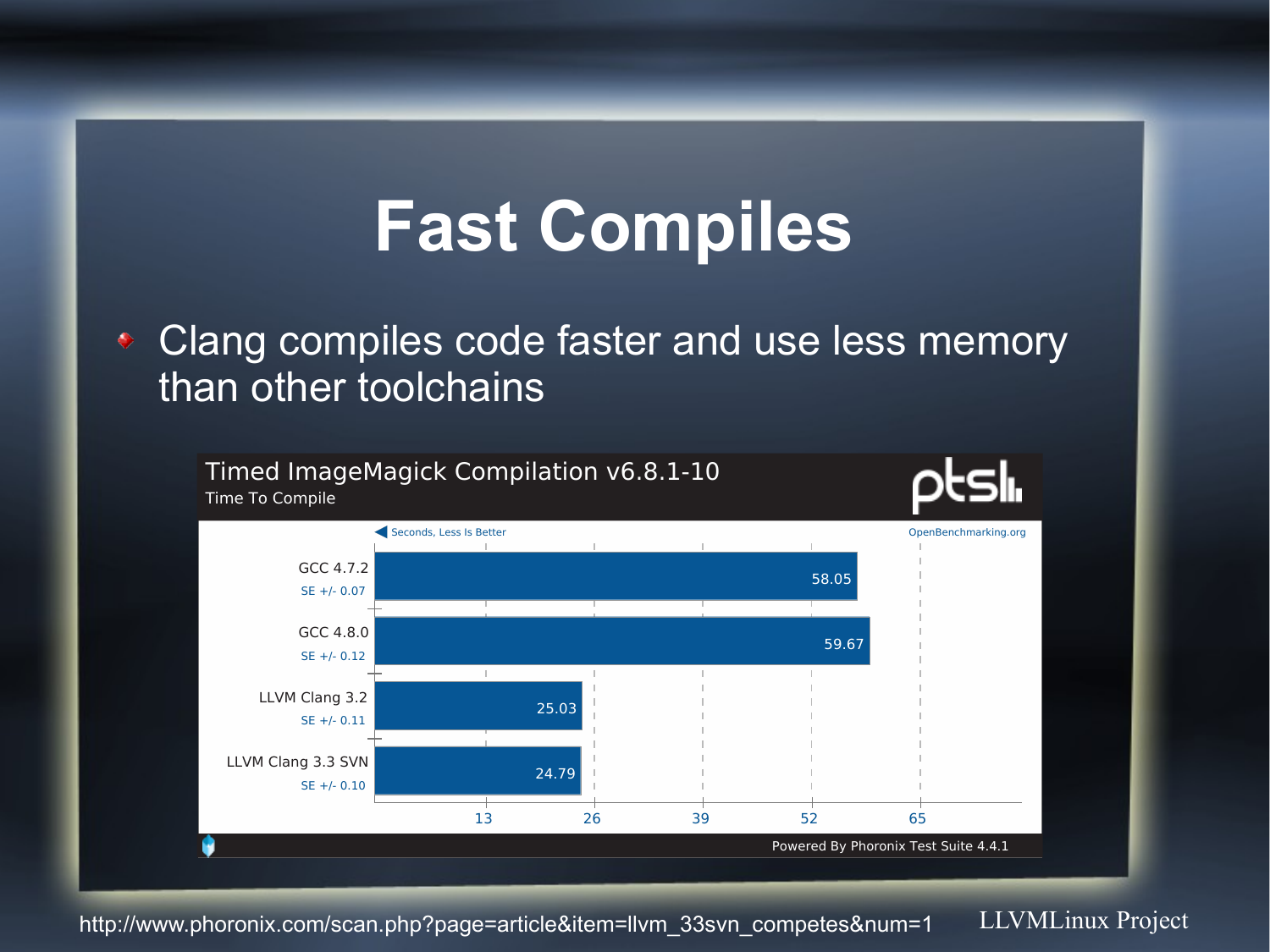#### **Fast Moving Project**

In just a few years Clang has reached and in some cases surpassed what other toolchains can do



LLVMLinux Project http://www.phoronix.com/scan.php?page=article&item=llvm\_33svn\_competes&num=1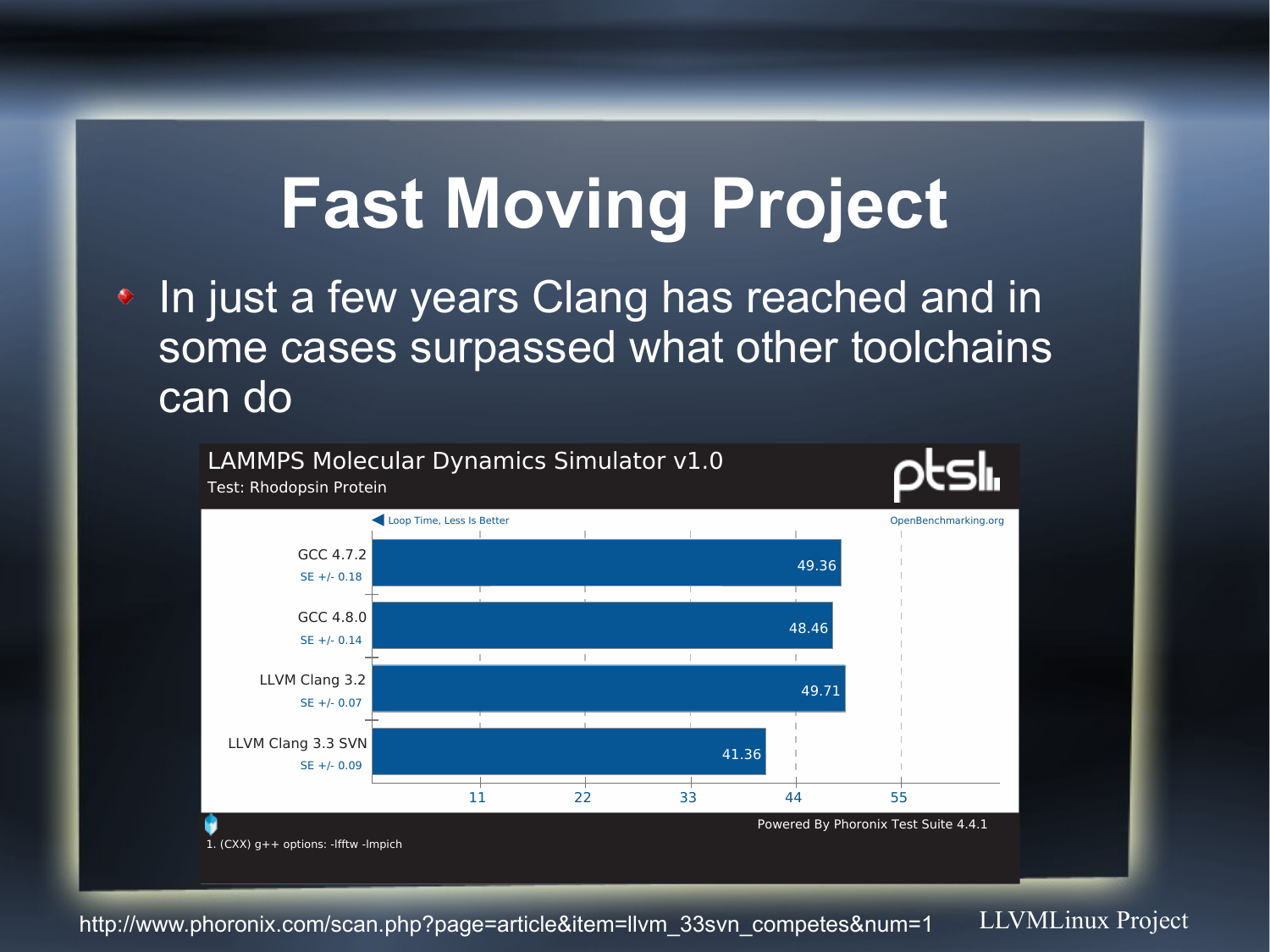#### **One Toolchain**

- Compiler extensions only need to be written once
- LLVM is already being used in a lot of domains:
	- Audio
	- Video (llvmpipe)
	- ◆ CUDA
	- Renderscript
- Kernel
- Userspace
- **Applications**
- **Documentation**
- HPC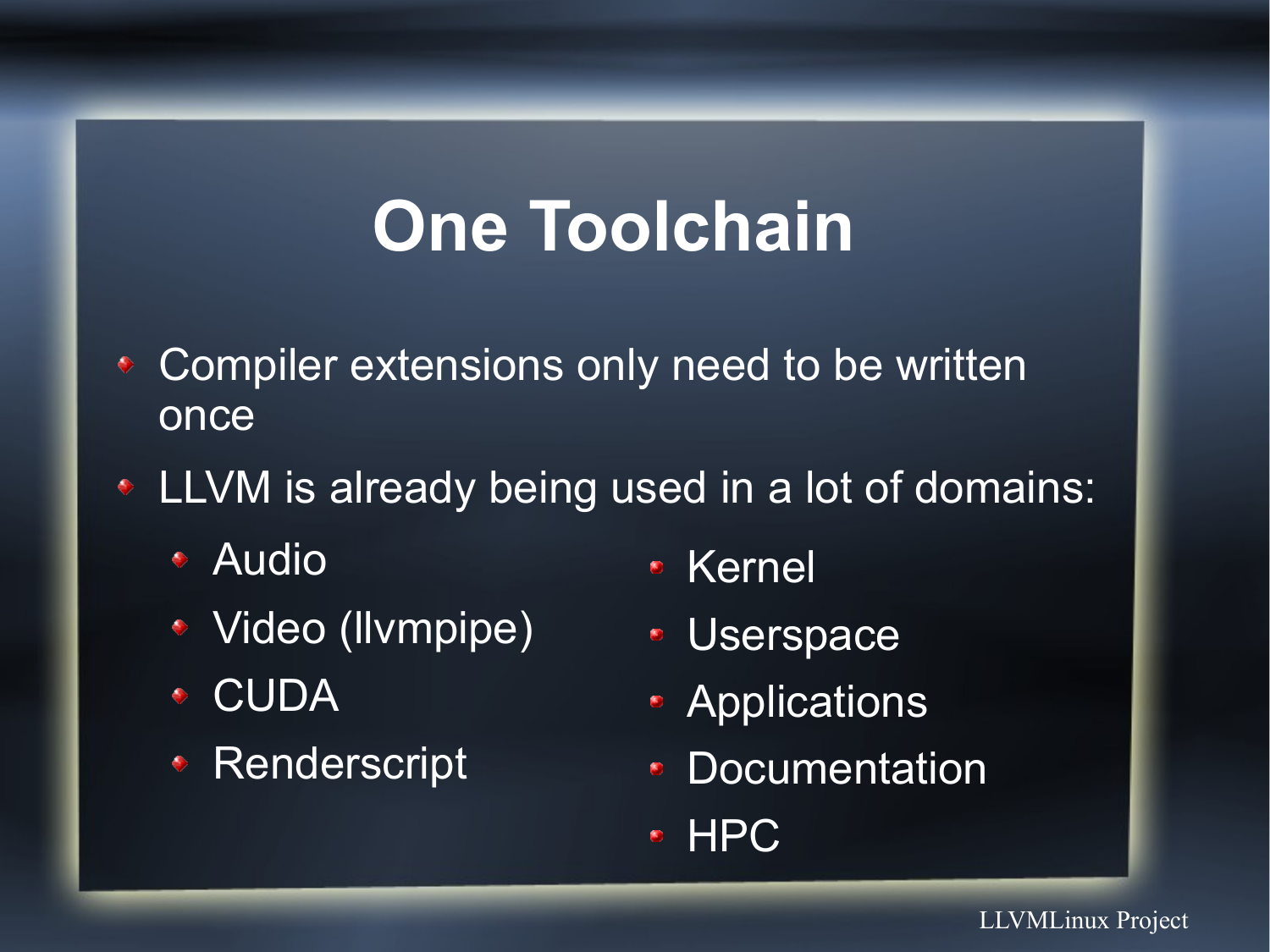#### **LLVM License**

- Licensed under the "UIUC" BSD-Style license
- ◆ Embeddable into many other projects
- Wide range of full-time developers building the LLVM project and derived technologies
- Wide development audience using LLVM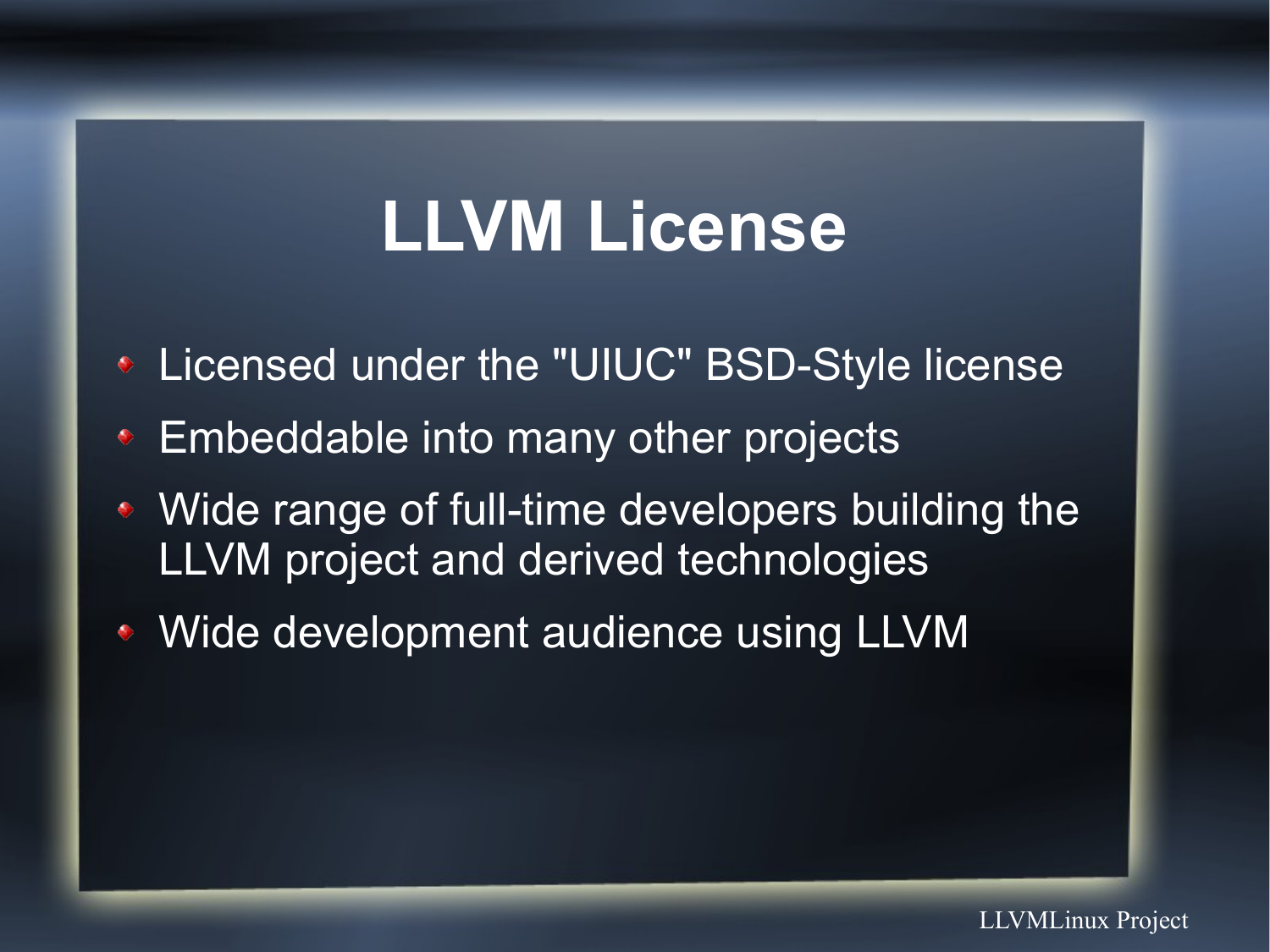#### **Static Analyzer**

| 2919 |                                                               |  |  |
|------|---------------------------------------------------------------|--|--|
| 2920 | for each opt(opt, lecup options, NULL) {                      |  |  |
| 2921 | if (optarg $\&$ strncasecmp(" $\theta x$ ", optarg, 2) == 0)  |  |  |
|      | <b>Taking false branch</b><br>$\blacksquare$                  |  |  |
| 2922 | base = $16$ ;                                                 |  |  |
| 2923 | else                                                          |  |  |
| 2924 | $base = 10$ ;                                                 |  |  |
| 2925 |                                                               |  |  |
| 2926 | switch (opt) {                                                |  |  |
|      | Control jumps to 'case 116:' at line 2939<br>$\overline{2}$   |  |  |
| 2927 | case 'H':                                                     |  |  |
| 2928 | $handle = strtoul(optarg, NULL, base);$                       |  |  |
| 2929 | break;                                                        |  |  |
| 2930 | case 'm':                                                     |  |  |
| 2931 | $min = strtoul(optarg, NULL, base);$                          |  |  |
| 2932 | break;                                                        |  |  |
| 2933 | case 'M':                                                     |  |  |
| 2934 | $max = strtoul(optarg, NULL, base);$                          |  |  |
| 2935 | break;                                                        |  |  |
| 2936 | case 'l':                                                     |  |  |
| 2937 | $latency = strtoul(optarg, NULL, base);$                      |  |  |
| 2938 | break;                                                        |  |  |
| 2939 | case 't':                                                     |  |  |
| 2940 | $timeout = struct(optarg, NULL, base);$                       |  |  |
|      | 3 Null pointer passed as an argument to a 'nonnull' parameter |  |  |
| 2941 | break;                                                        |  |  |

http://littlechina.org/~vcgomes/bluez-static-analysis/2012-02-10-1/report-n7KJtW.html#EndPath LLVMLinux Project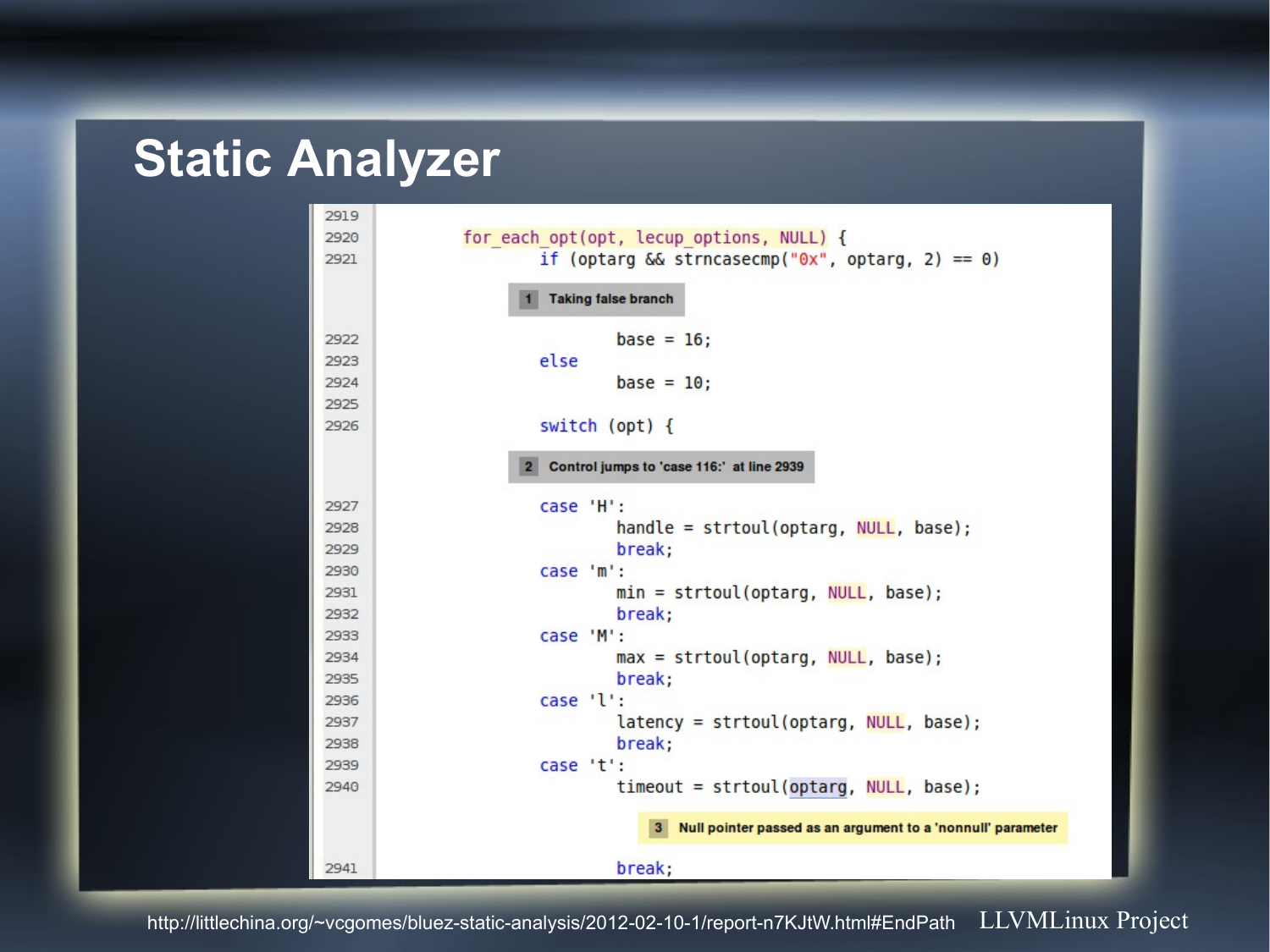#### **Fix-it Hints**

#### • "Fix-it" hints provide advice for fixing small, localized problems in source code.

```
$ clang t.c
t.c:5:28: warning: use of GNU old-style field designator extension struct 
point origin = { x: 0.0, y: 0.0 }; 
                   .x =
t.c:5:36: warning: use of GNU old-style field designator extension struct 
point origin = { x: 0.0, y: 0.0 }; 
\mathbf{y} = \mathbf{y} \cdot \mathbf{y}
```
• gcc 4.8 now does similar things

• This is an example of clang driving improvements to gcc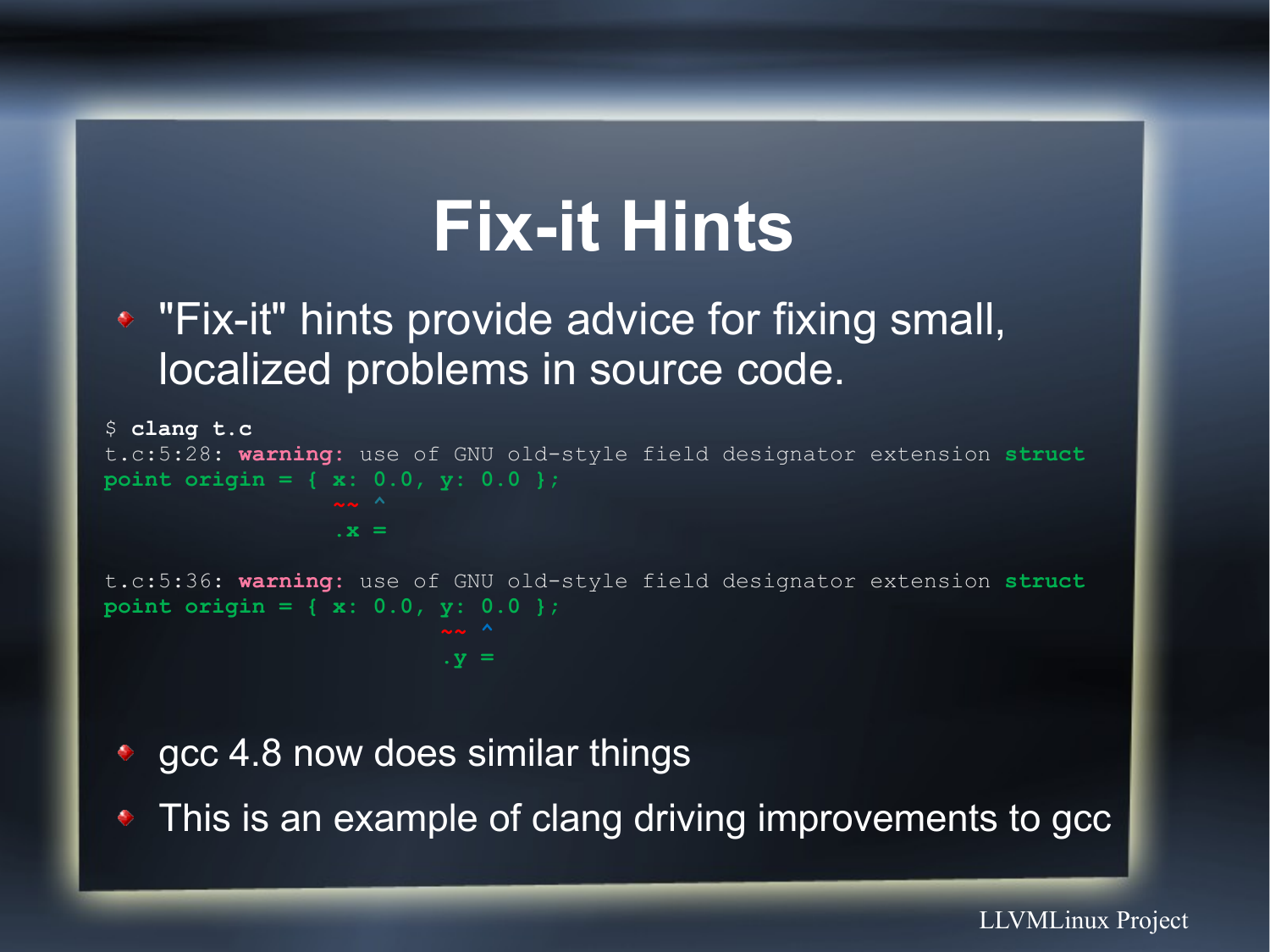#### **Security**

Talking about Linux kernel security surrounding recent events involving the NSA...

"I also think this is a reason that having multiple independent compilers that are structurally very different (gcc/llvm) could give a potential security advantage. It's harder in practice to create a "rtt" attack that works simultaneously against two independently moving targets."

- Michael K Johnson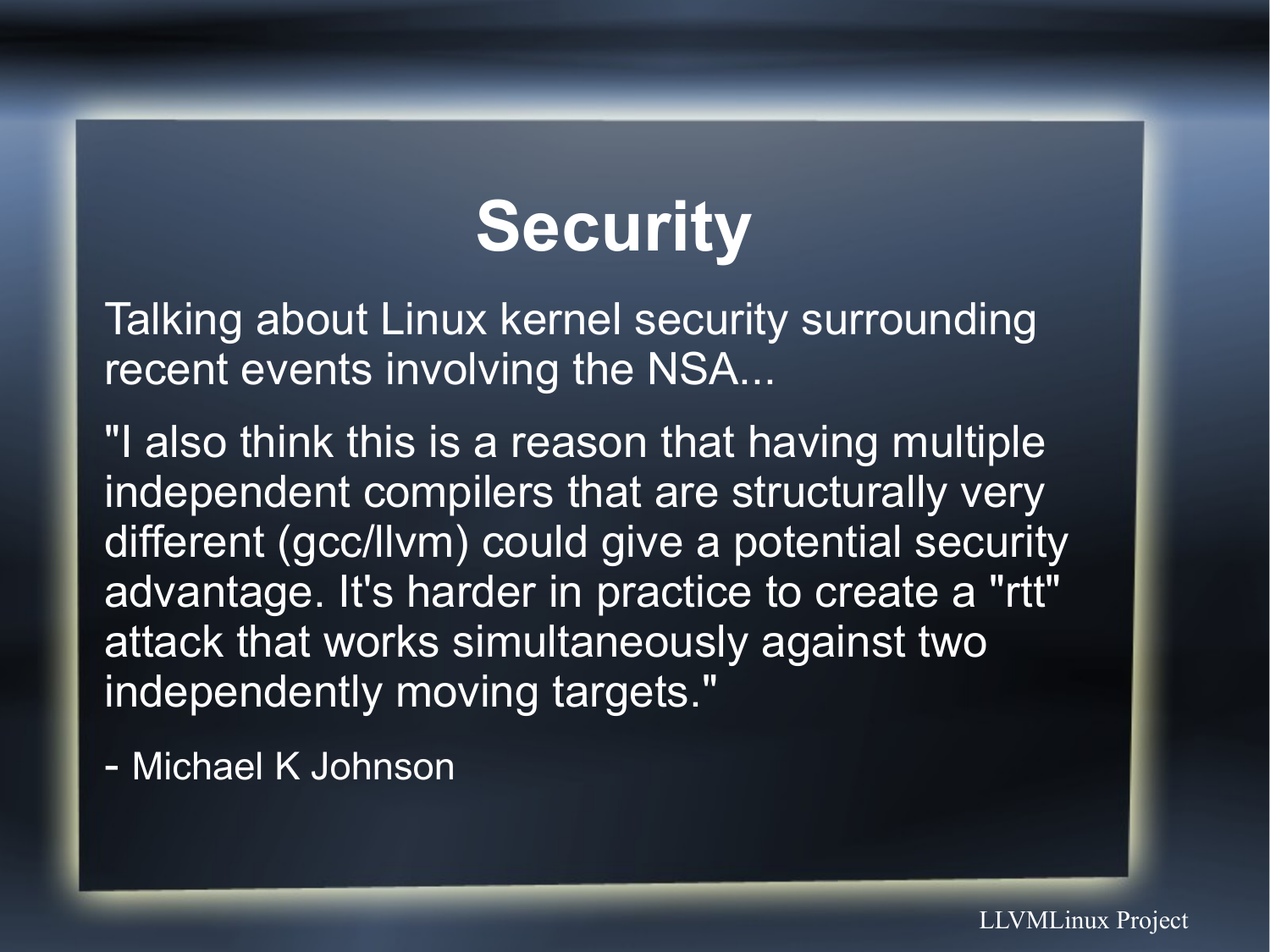#### **Other Kinds of Things**

- ◆ Google is using a tool based on LLVM to look for common bugs in their vast library code
- Once bugs are found they are fixed automatically with minimal human involvement
	- http://youtu.be/mVbDzTM21BQ
- Conceivably something similar could be built to look for common bugs in the kernel code so that bugs could be found earlier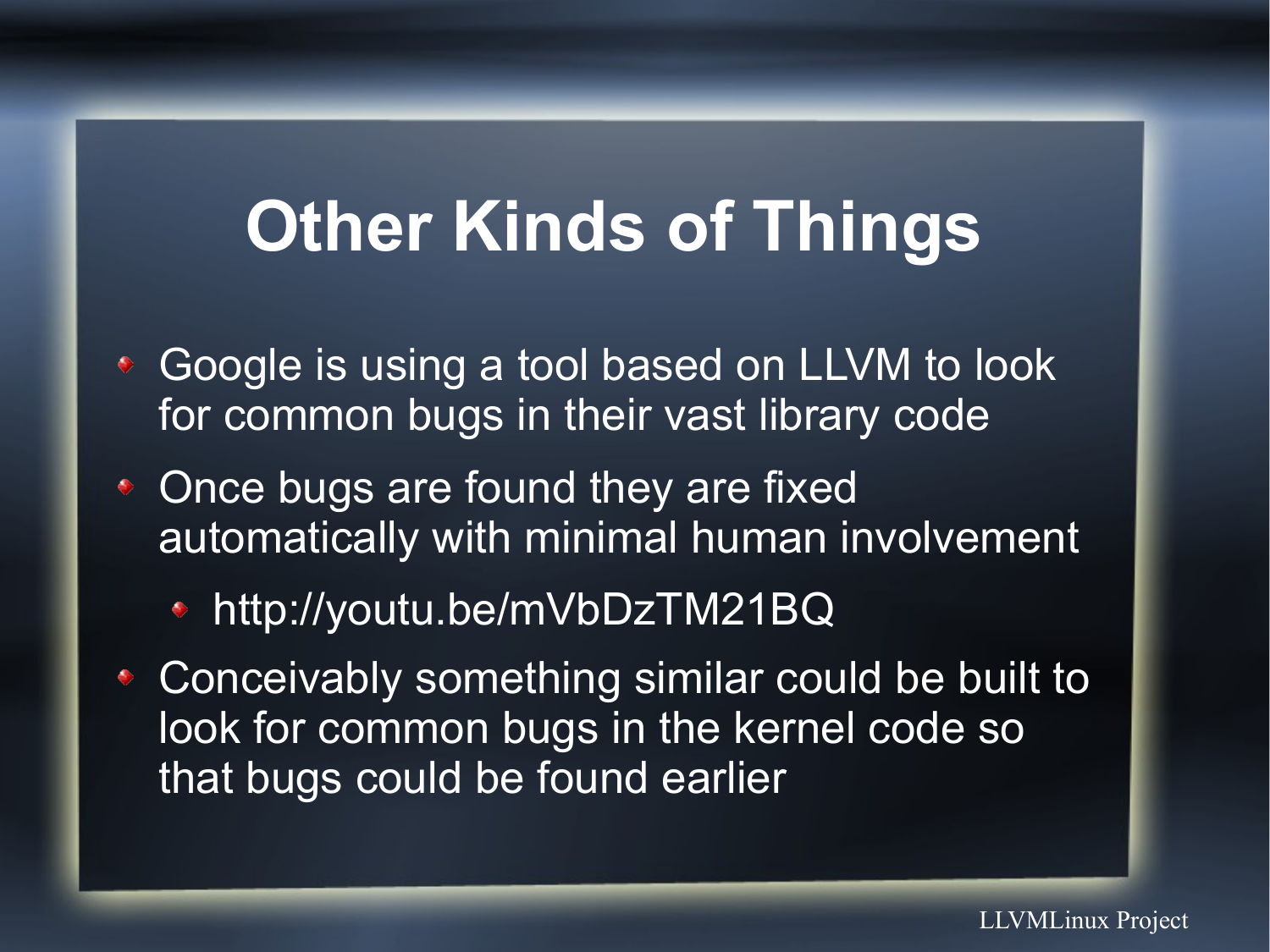#### **Clang/LLVM already used by Linux Projects**

- **LLVM part of Renderscript compiler in Android** 
	- ◆ Supported on ARM, MIPS and x86
- Clang part of the Android NDK
- LLVM is used in Gallium3D
	- llvmpipe driver, Clover (Open CL)
	- GLSL shader optimizer
- Clang built Debian Sylvestre Ledru



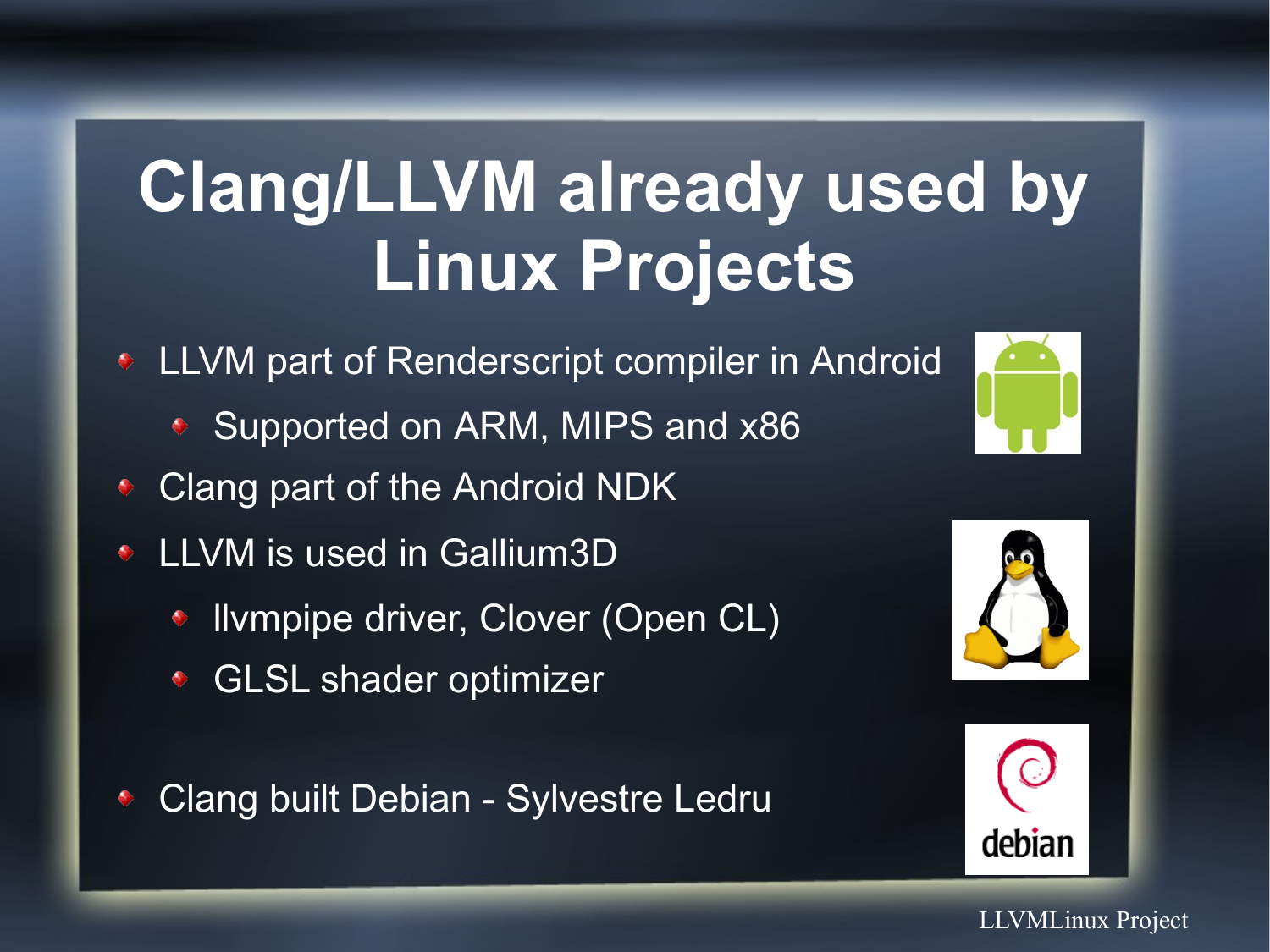

#### **The LLVMLinux Project**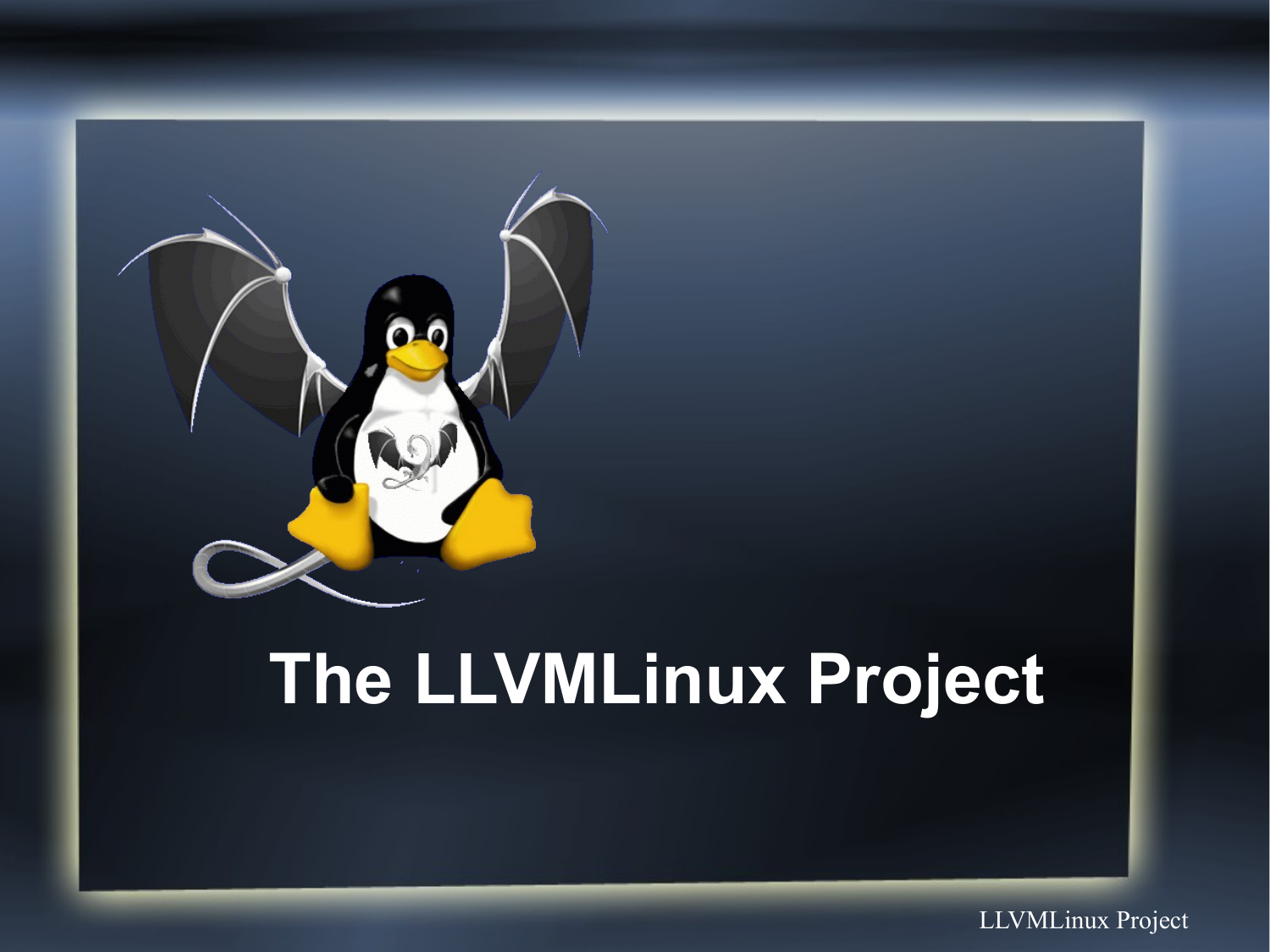

# **The LLVMProject Goals**

- Fully build the Linux kernel for multiple  $\begin{matrix} \bullet \\ \bullet \end{matrix}$ architectures, using the Clang/LLVM toolchain
- Discover LLVM/Kernel issues early and find fixes  $\bullet$ quickly across both communities
- Upstream patches to the Linux Kernel and LLVM projects
- Bring together like-minded developers $\blacklozenge$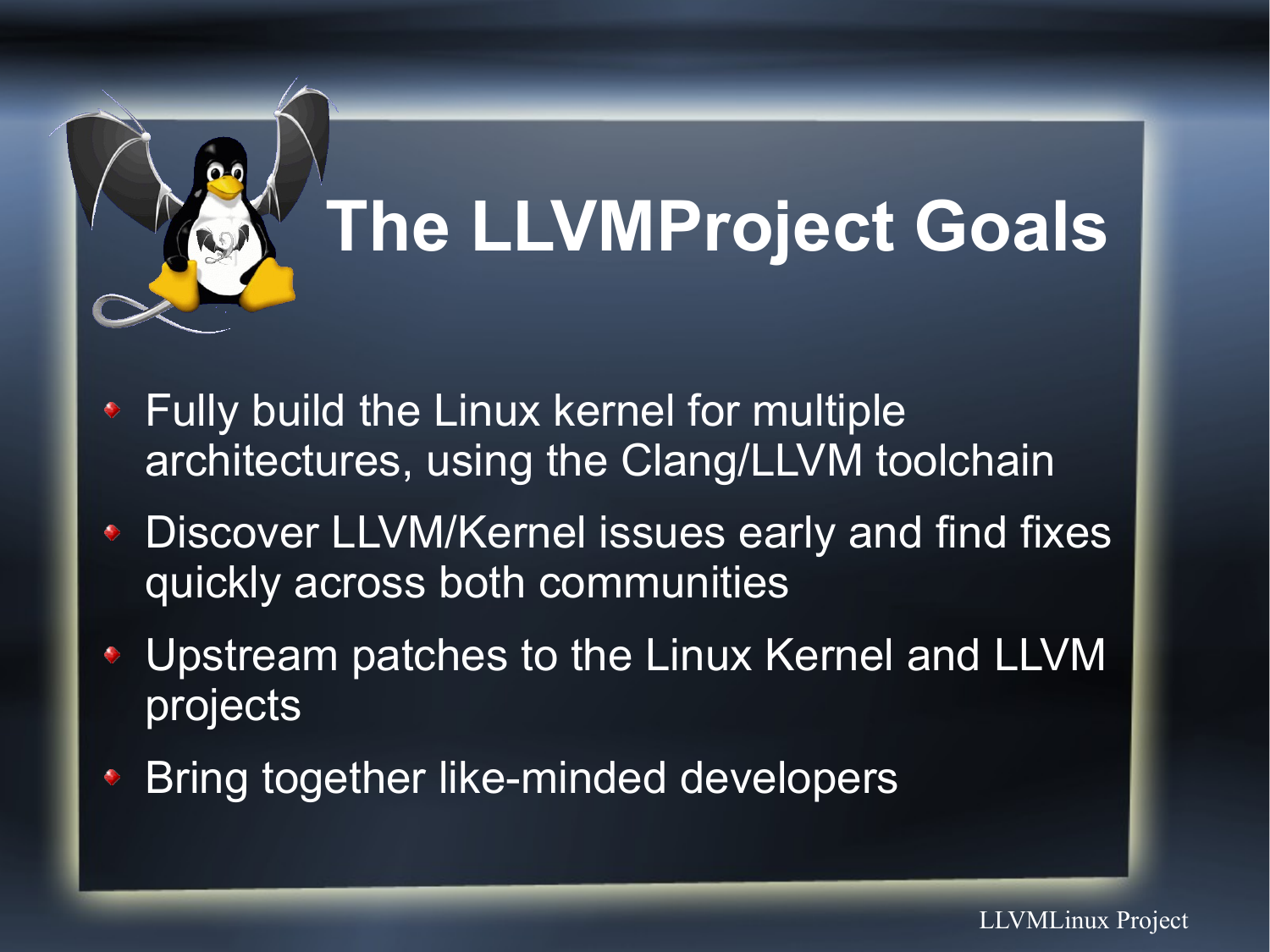

## **LLVMLinux Automated Build Framework**

- git clone <http://git.linuxfoundation.org/llvmlinux.git>
- The framework consists of scripts and patches
- Automates fetching, patching, and building
	- LLVM, Clang,
	- Toolchains for cross assembler, linker
	- Linux Kernel
	- QEMU, and test images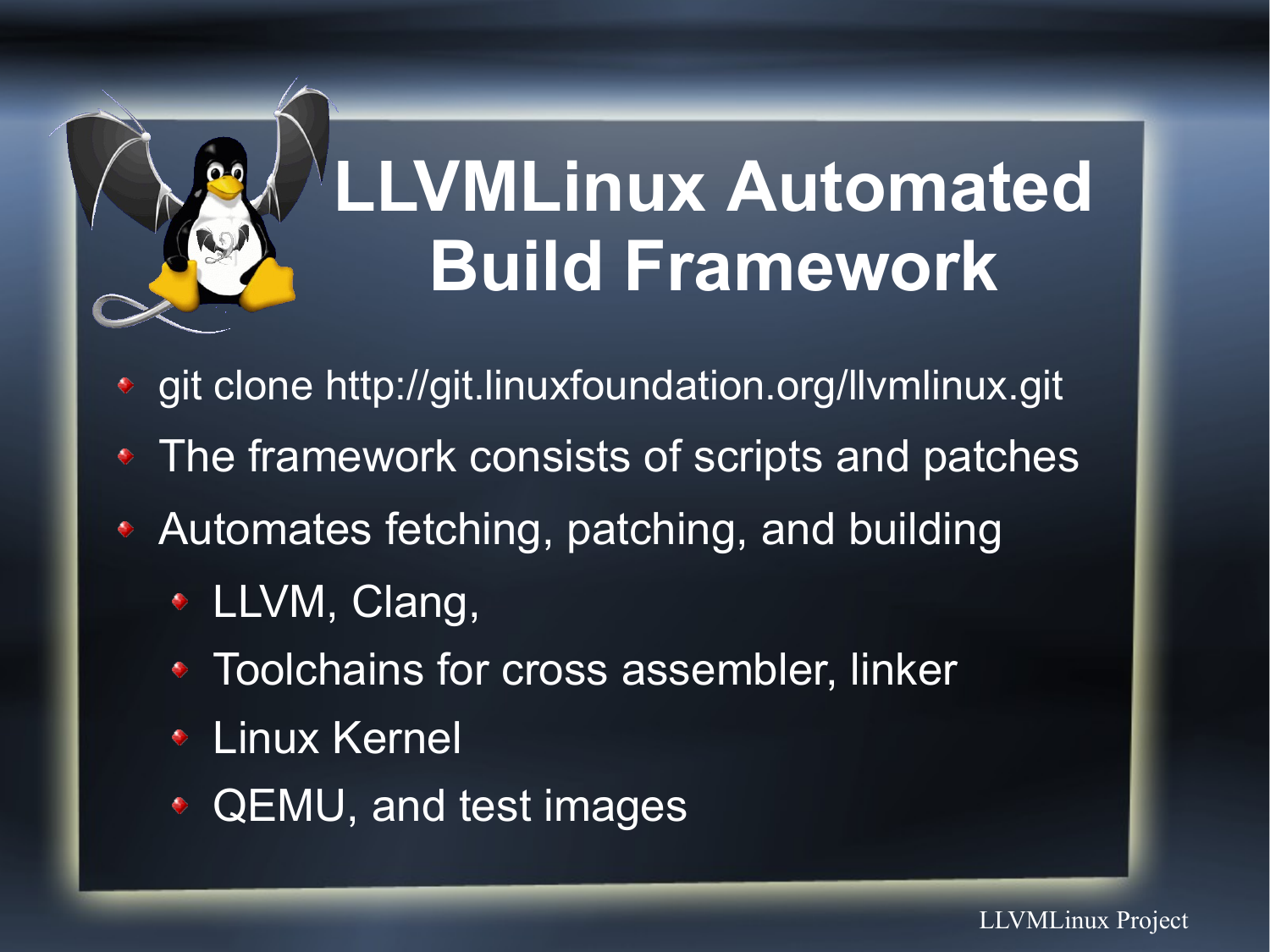

### **LLVMLinux Automated Build Framework**

- Patch management using quilt
- Choice of clang compiler
	- **From-source, prebuilt, native**
- Choice of gnu cross-toolchain (as, Id)
	- **Codesourcery, Linaro, Android, nativersity**

\$ cd targets/vexpress

\$ make CLANG\_TOOLCHAIN=prebuilt kernel-build \$ make CROSS\_ARM\_TOOLCHAIN=linaro kernel-build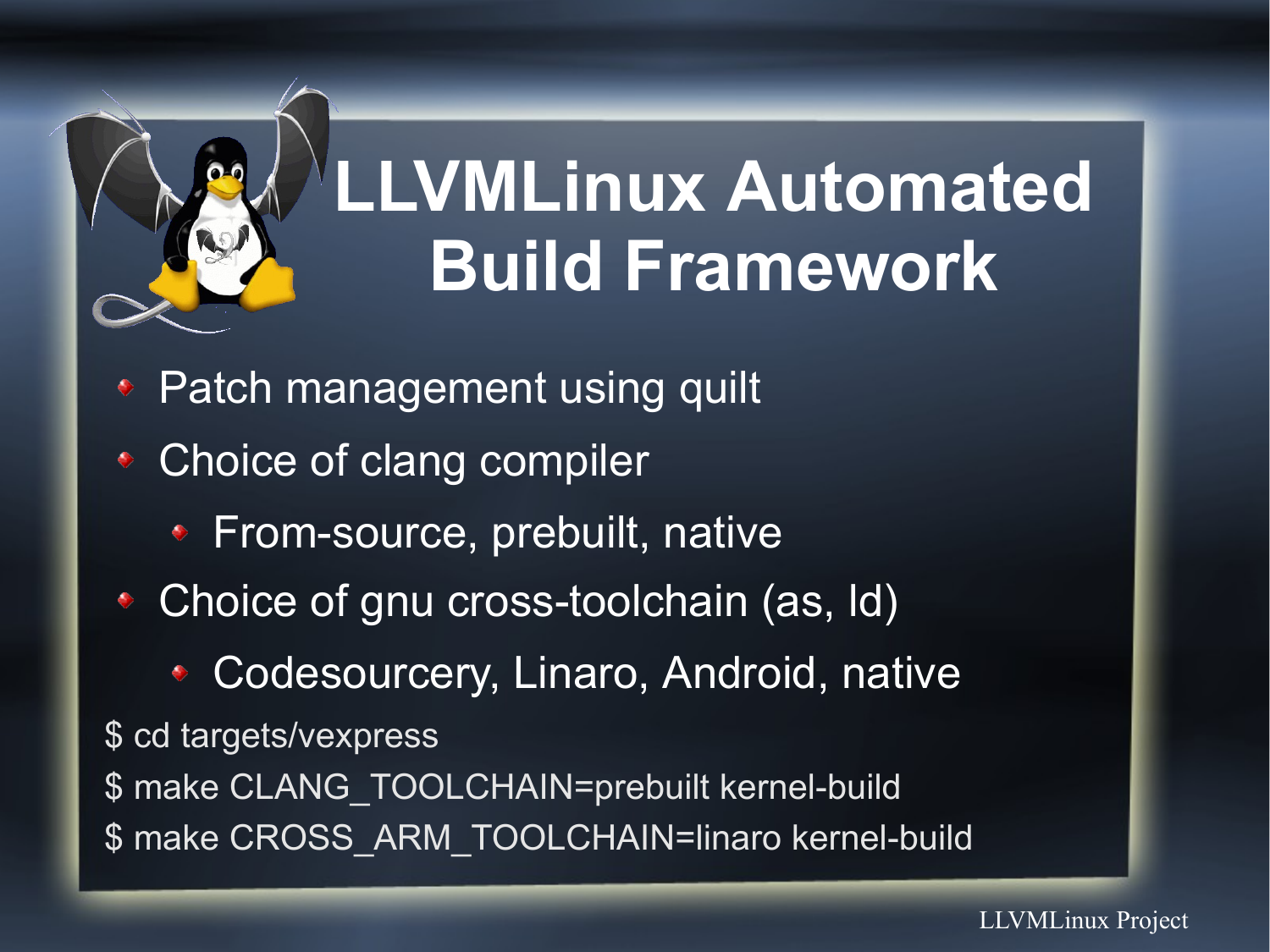

### **LLVMLinux Automated Build Framework**

- Current support for various targets
	- ◆ X86\_64 (mainline)
	- Versatile Express (QEMU testing mainline)
	- Qualcomm MSM (3.4)
	- Raspberry-pi (3.2 and 3.6)
	- Nexus 7 (3.1.10), Galaxy S3 (3.0.59 in progress)
	- BeagleBone (3.8 in progress)
	- Arm64 (mainline in progress)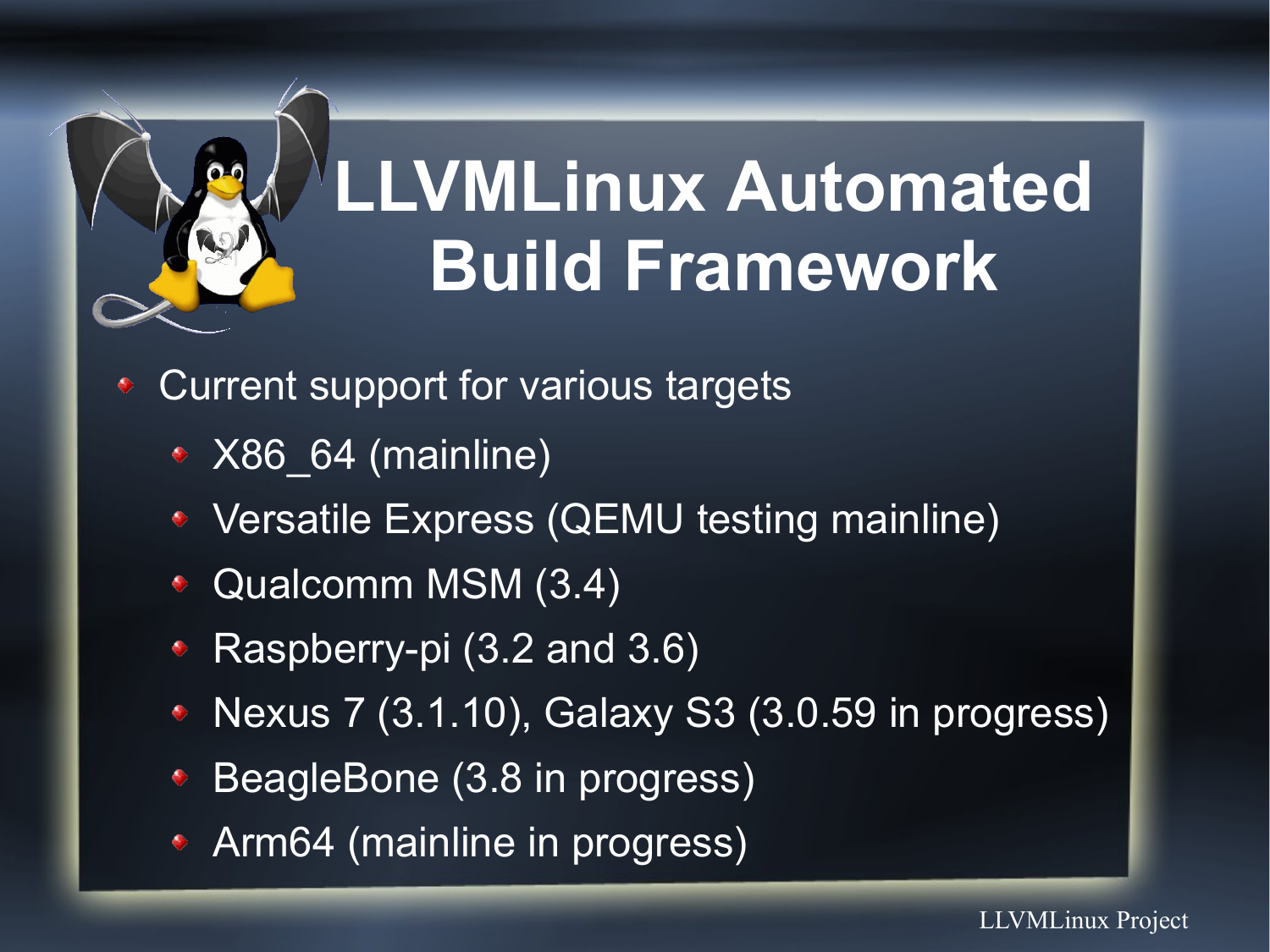

#### **Buildbot**

- Buildbot Continuous Integration Server
- Builds and tests LLVMLinux Code
- ◆ Builds and retests on every commit to the LLVM, Clang, and the Linux Kernel repos
- Also builds/tests the patched Linux Kernel with gcc to make sure not to break compatibility
- Runs LTP tests in QEMU for Versatile Express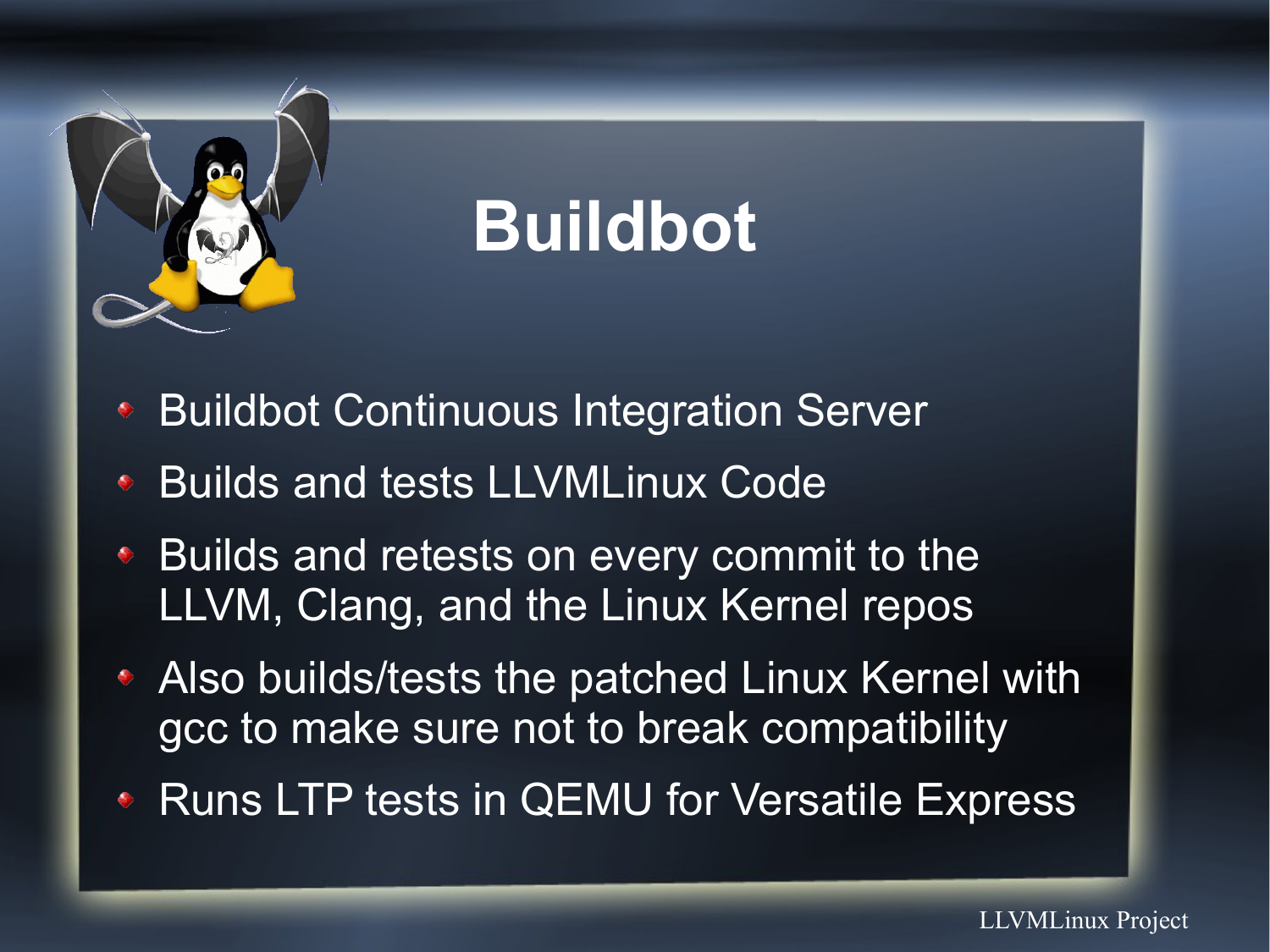

#### **Status of Building Linux Kernel With Clang/LLVM**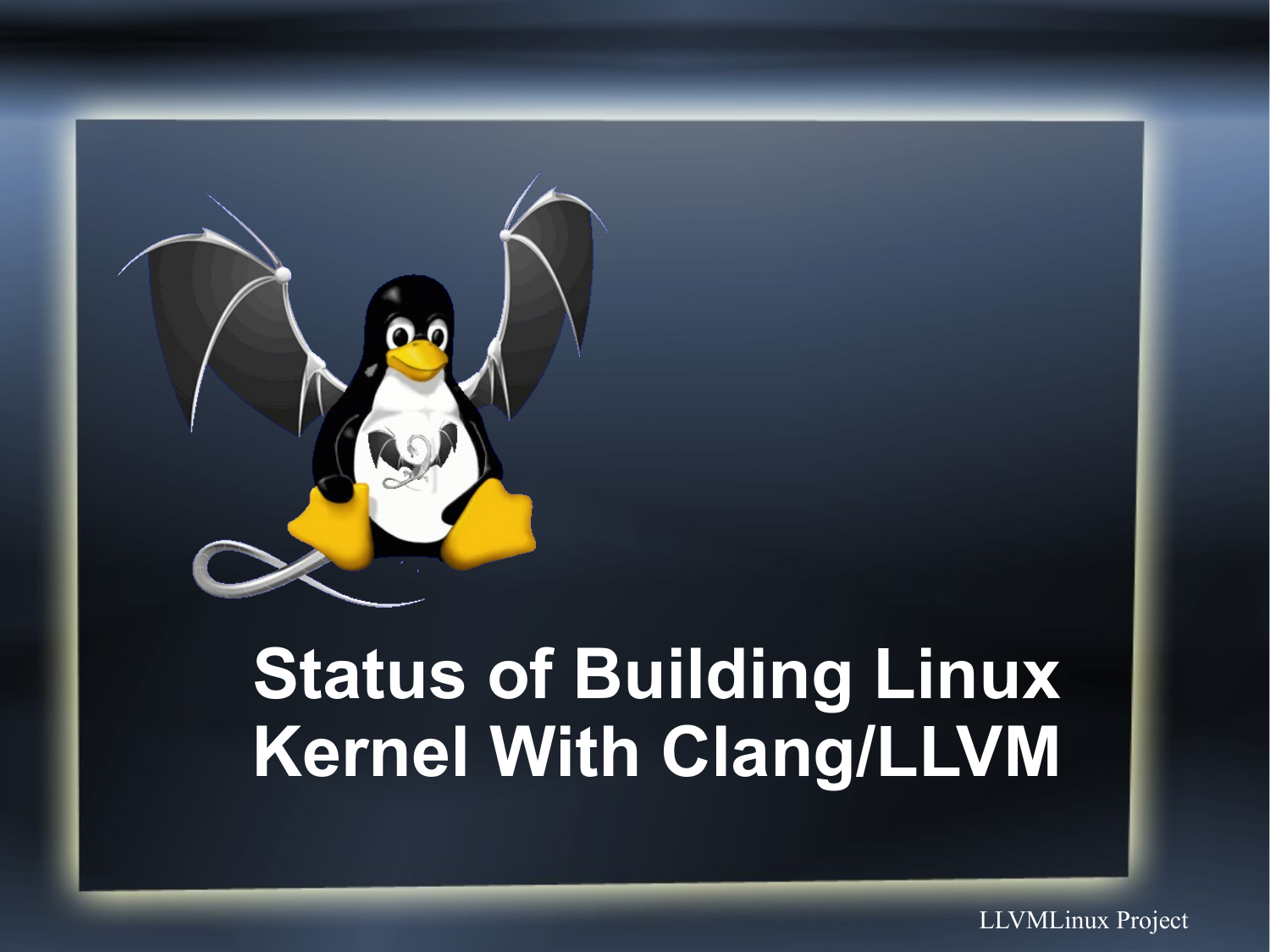#### **LLVM for Linux Status**

- All required patches are now upstream
- The kernel can be compiled with Clang 3.3 (with the LLVMLinux kernel patches)
- Any new issues introduced to LLVM which break the Kernel are being fixed as they are being found by the LLVMLinux team with help from LLVM developers
- ◆ Some further fixes have made it into what will be released as 3.4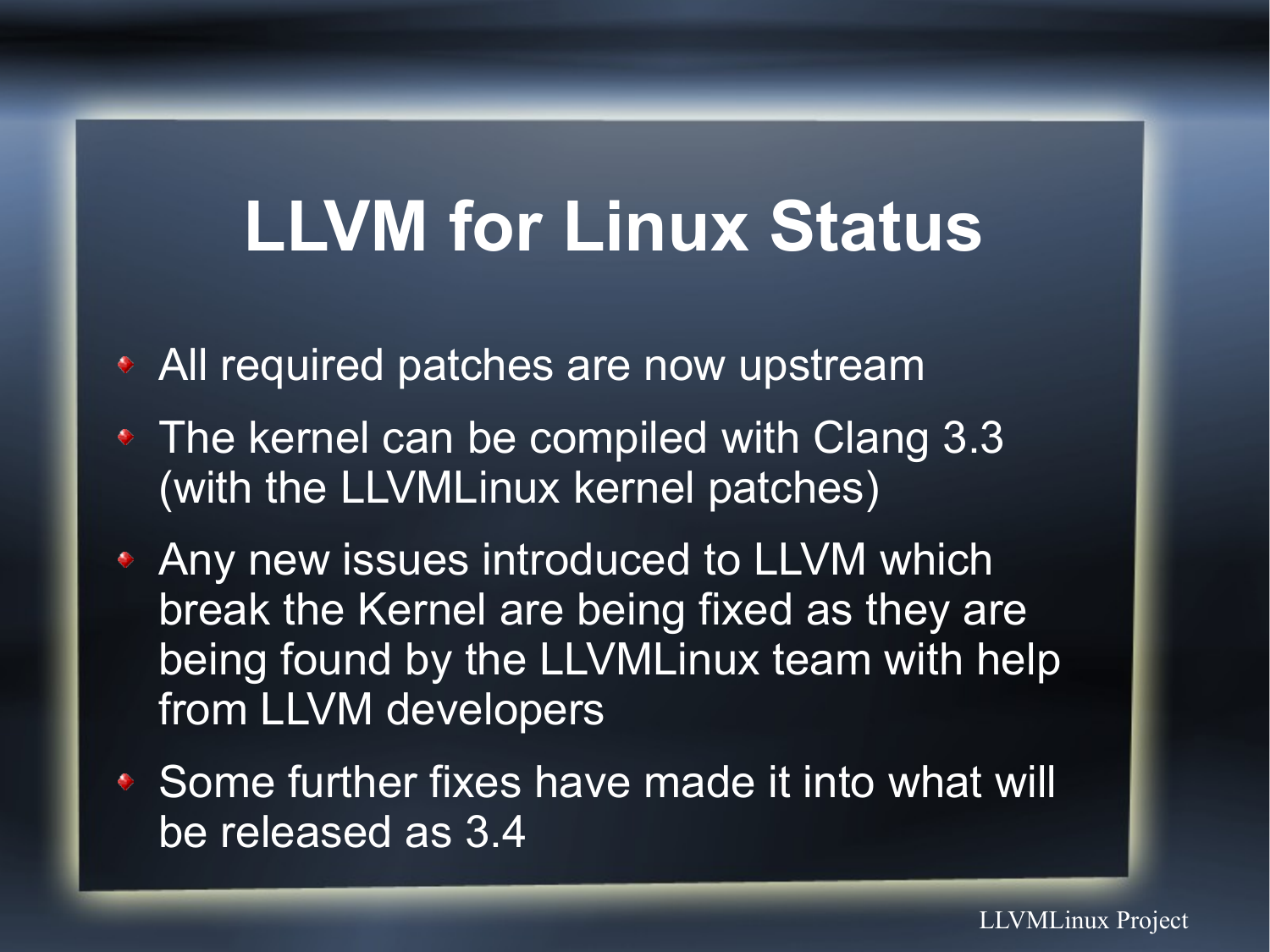

#### **Challenges Using Clang/LLVM to Build the Linux Kernel**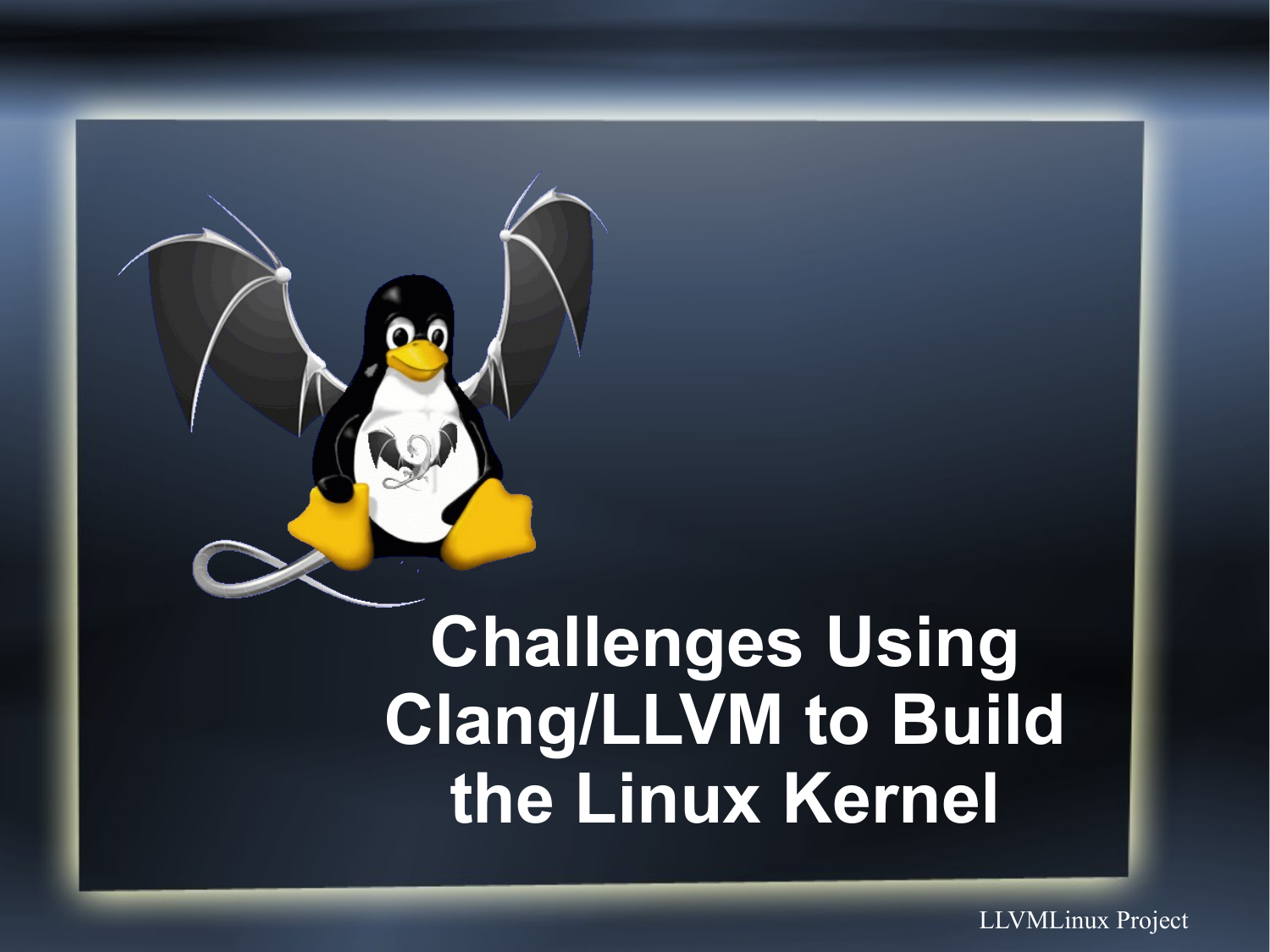#### **Challenges Using Clang for Cross Compilation**

**GCC Dependencies:** 

- gcc conforms to gnu90, clang to gnu99
- **Kernel currently expects some** undocumented GCC behavior
- Unsupported GCC extensions and flags
- \_\_builtin function differences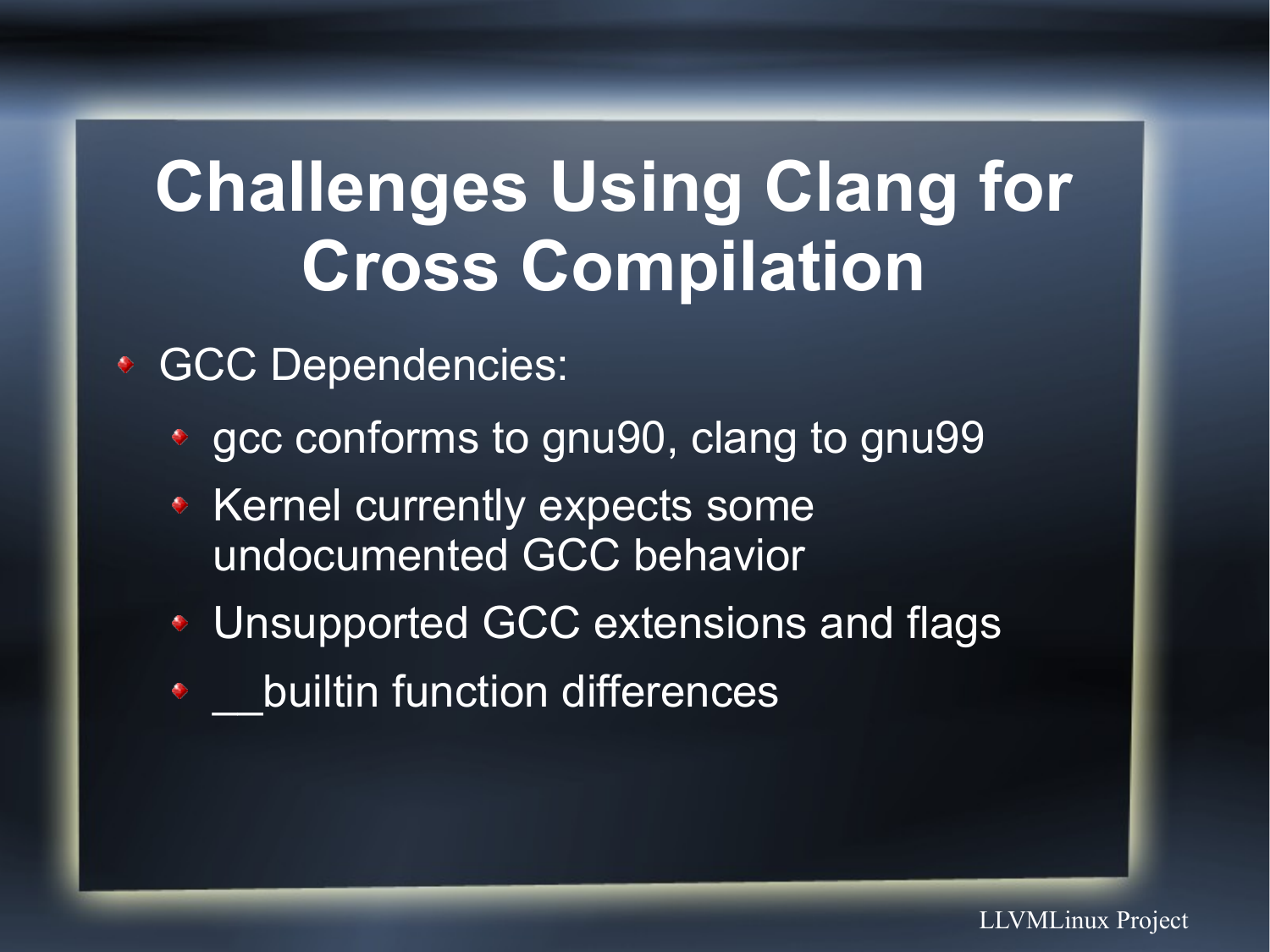#### **Kbuild is GCC specific**

- **GCC returns false for unsupported flag and** issues warning
- Clang returns true for unused flag and issues warning
- This means that special versions of things like cc-option macro need to be provided
- ◆ Kbuild requires patches to support clang
- New in clang 3.4svn, follows gcc behaviour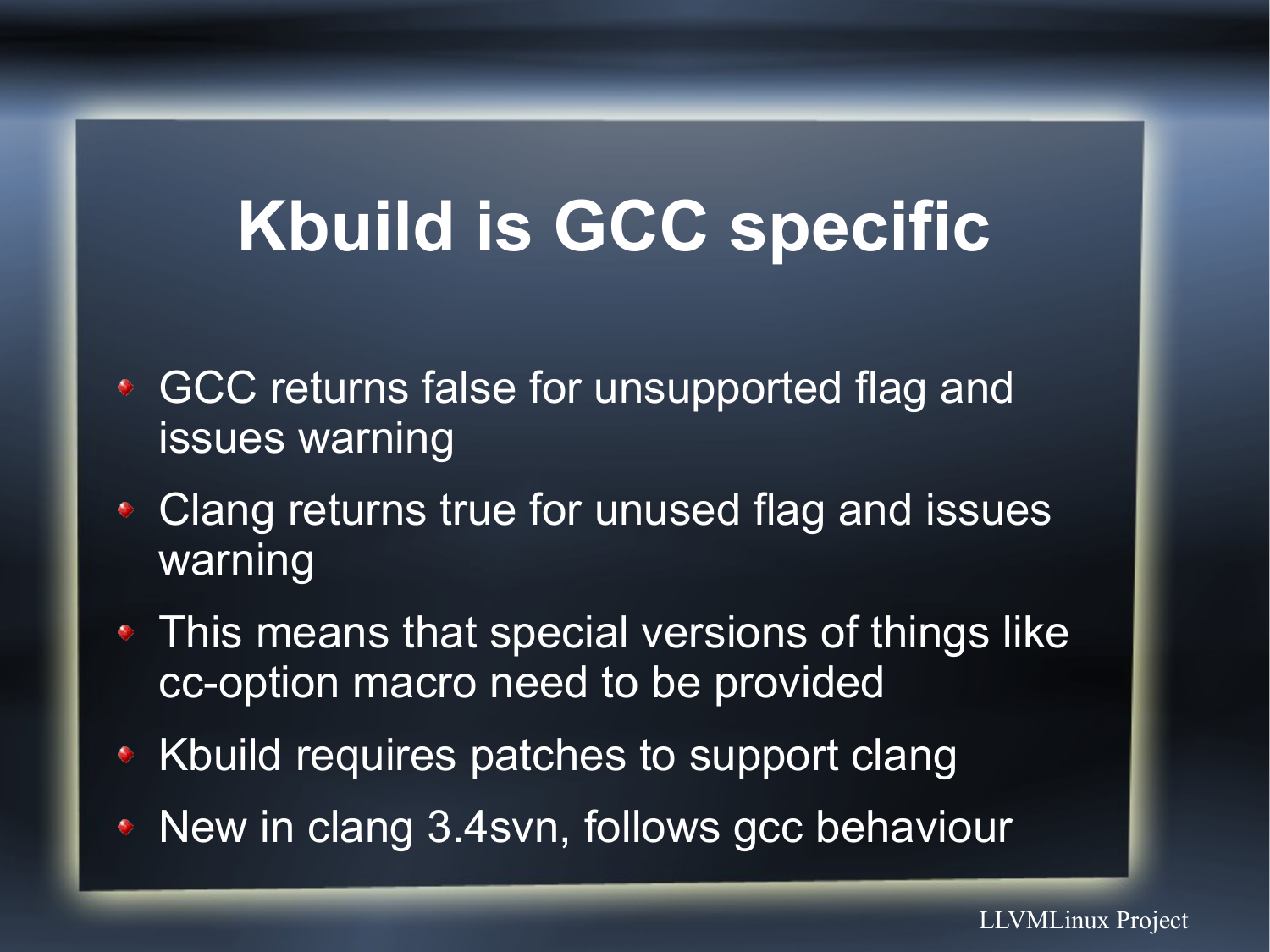#### **Unsupported GCC Language Extentions**

• Named register variables are not supported

register unsigned long current stack pointer asm("esp") used; Proposed by LLVMLinux project

- \_\_builtin\_stack\_pointer()
- Arch independent, in line with existing \_\_builtin\_frame\_pointer()

Patch for LLVM available, looking to have a similar patch for gcc Proposed by Jakob Stoklund Olesen (works with gcc and LLVM 3.3): register unsigned long current\_stack\_pointer asm("esp") \_\_used; asm("" : "=r"(esp));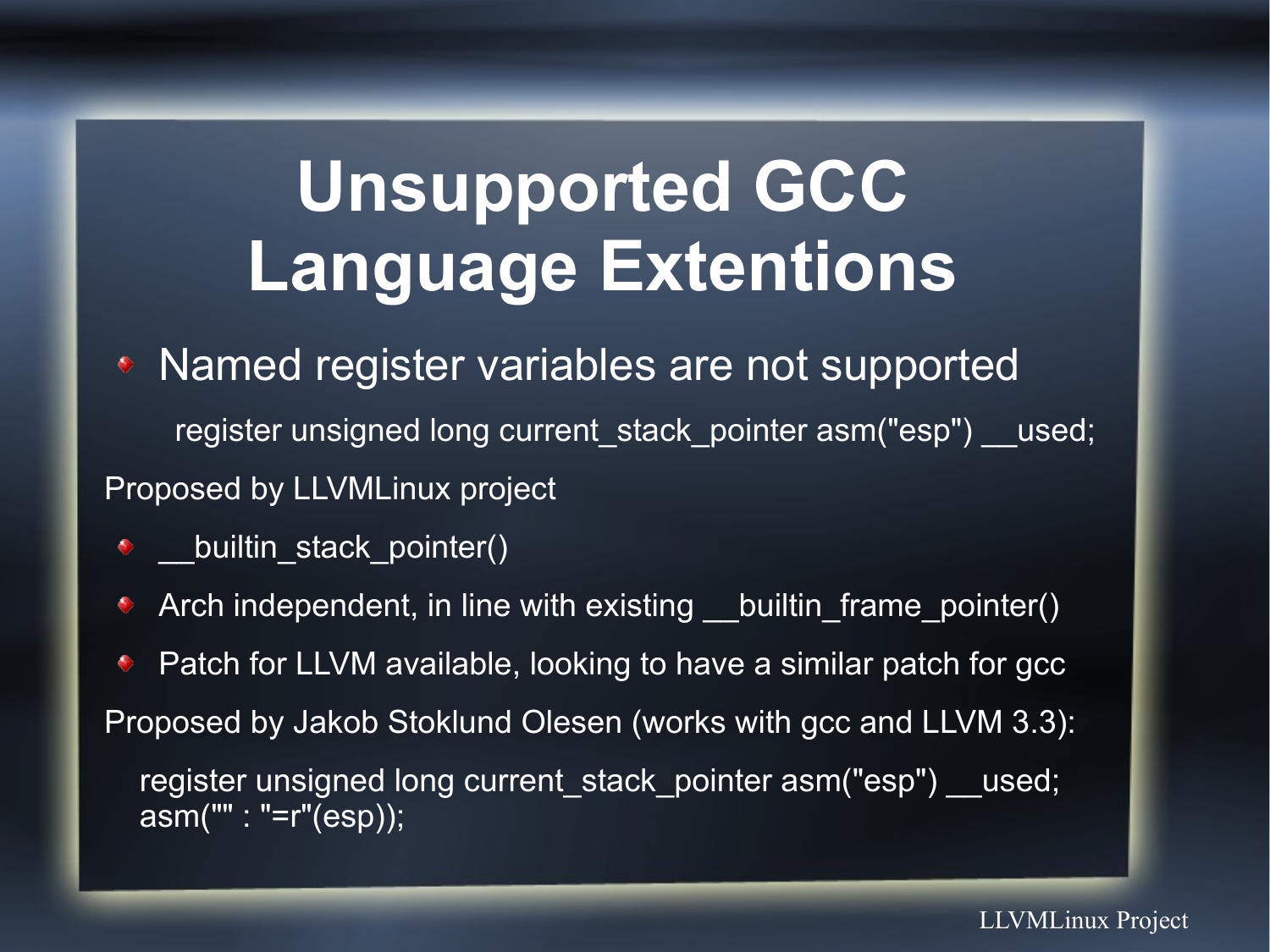#### **Unsupported GCC Language Extentions**

◆ Variable Length Arrays In Structs (VLAIS) aren't supported in Clang (gcc extension)

```
struct foo_t {
     char a[n];/* Explicitly not allowed by C99/C11 */
     int b;
} foo;
```
- VLAs outside of structures are supported (gcc and llvm) **char foo[n];**
- VLAIS is used in the Linux kernel in the netfilter code, the kernel hashing (HMAC) routines, gadget driver, and possibly other places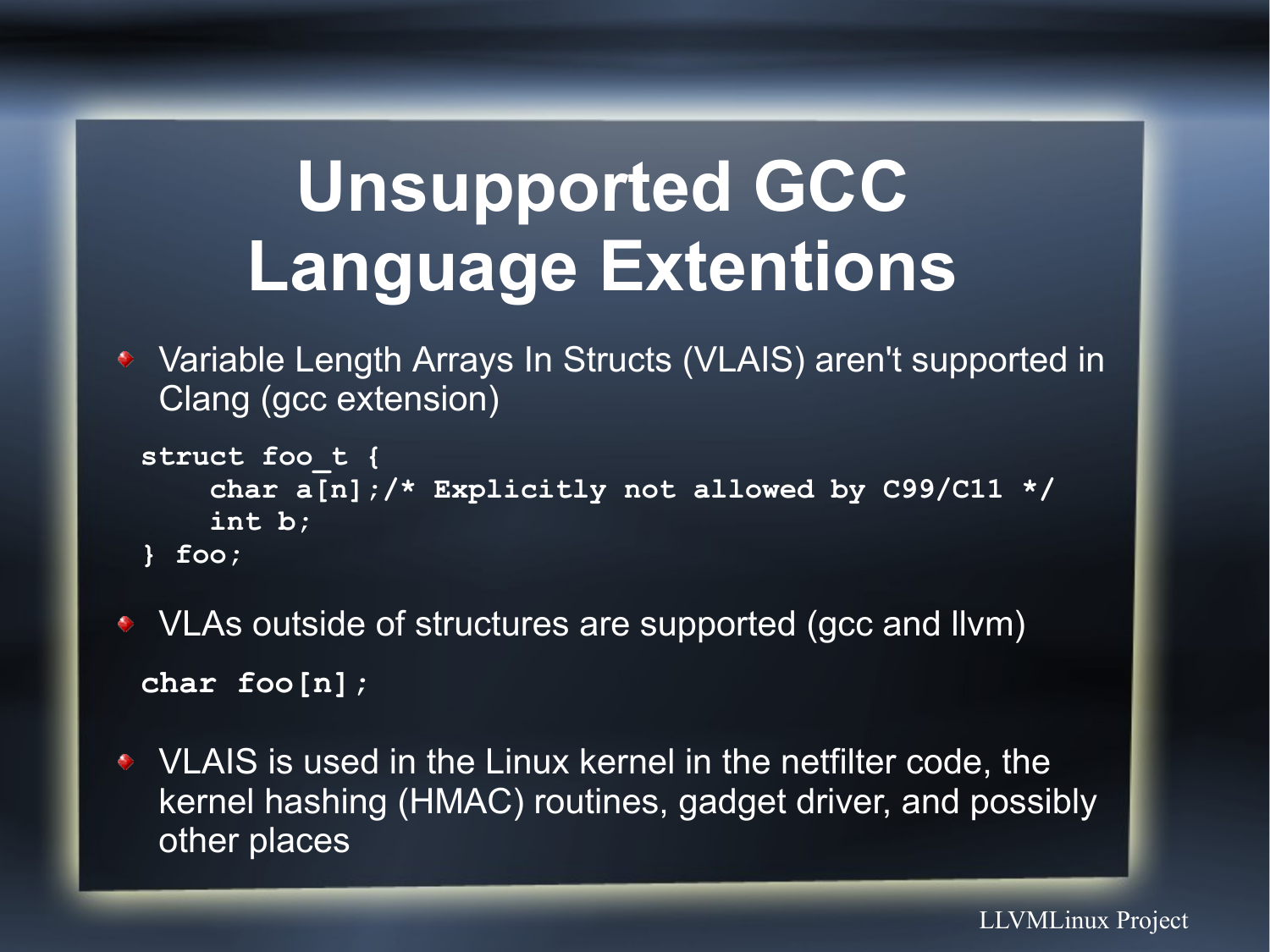#### **Nested Functions**

◆ Thinkpad ACPI Driver still uses Nested Functions

static void hotkey compare\_and\_issue\_event( struct tp\_nvram\_state \*oldn, struct tp\_nvram\_state \*newn, const u32 event\_mask)

{

…

 void issue\_volchange(const unsigned int oldvol, const unsigned int newvol)

 void issue\_brightnesschange(const unsigned int oldbrt, const unsigned int newbrt)

Patch submitted (haven't heard back from the maintainer)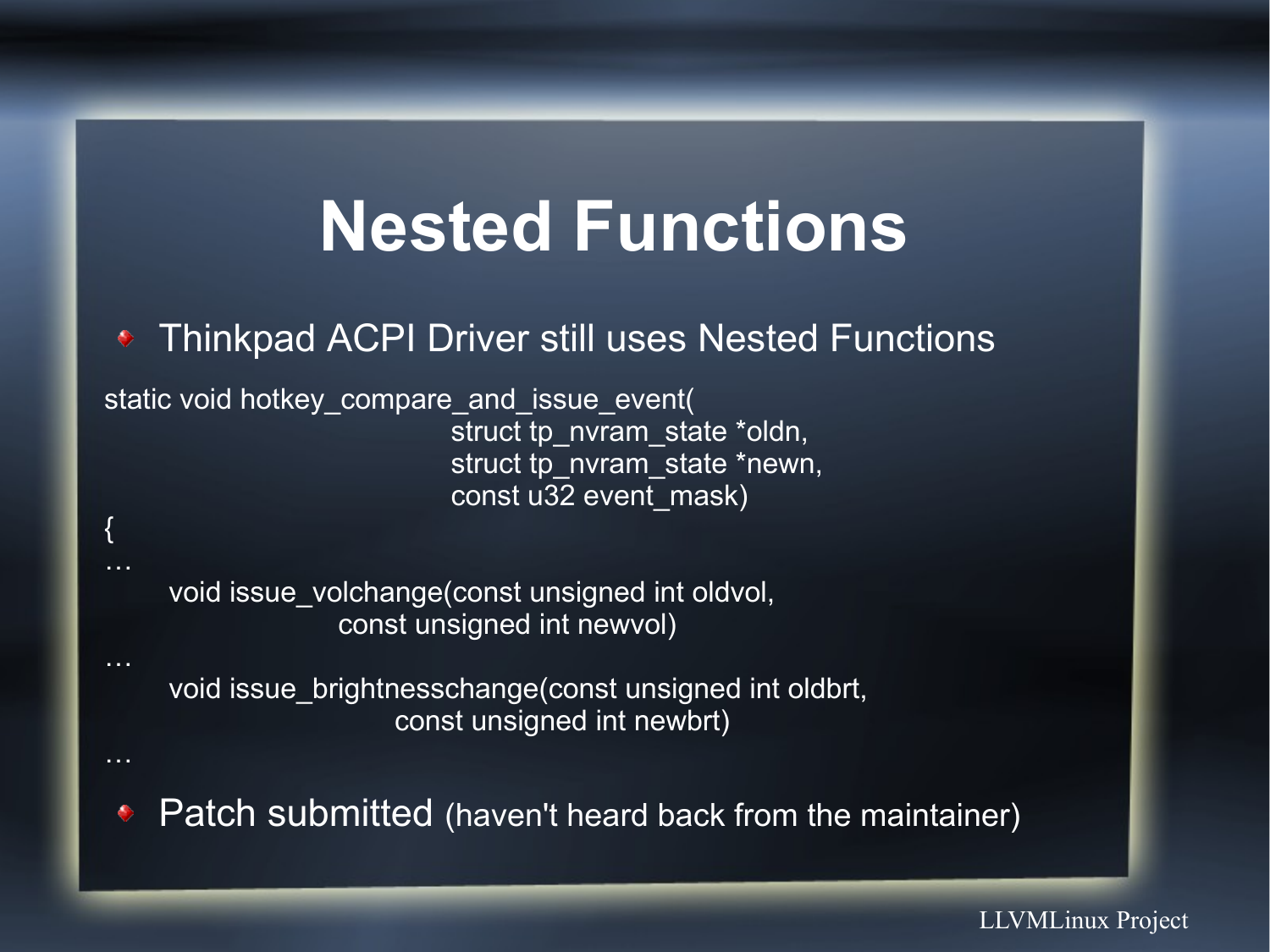#### **Incompatibilities with GCC**

- **\*** attribute ((alias)) is used for modules
- An alias doesn't copy over other attributes
- Since section() isn't copied over, init and exit link sections need to be reapplied
- The various section mismatches reported during the build may be related to similar issues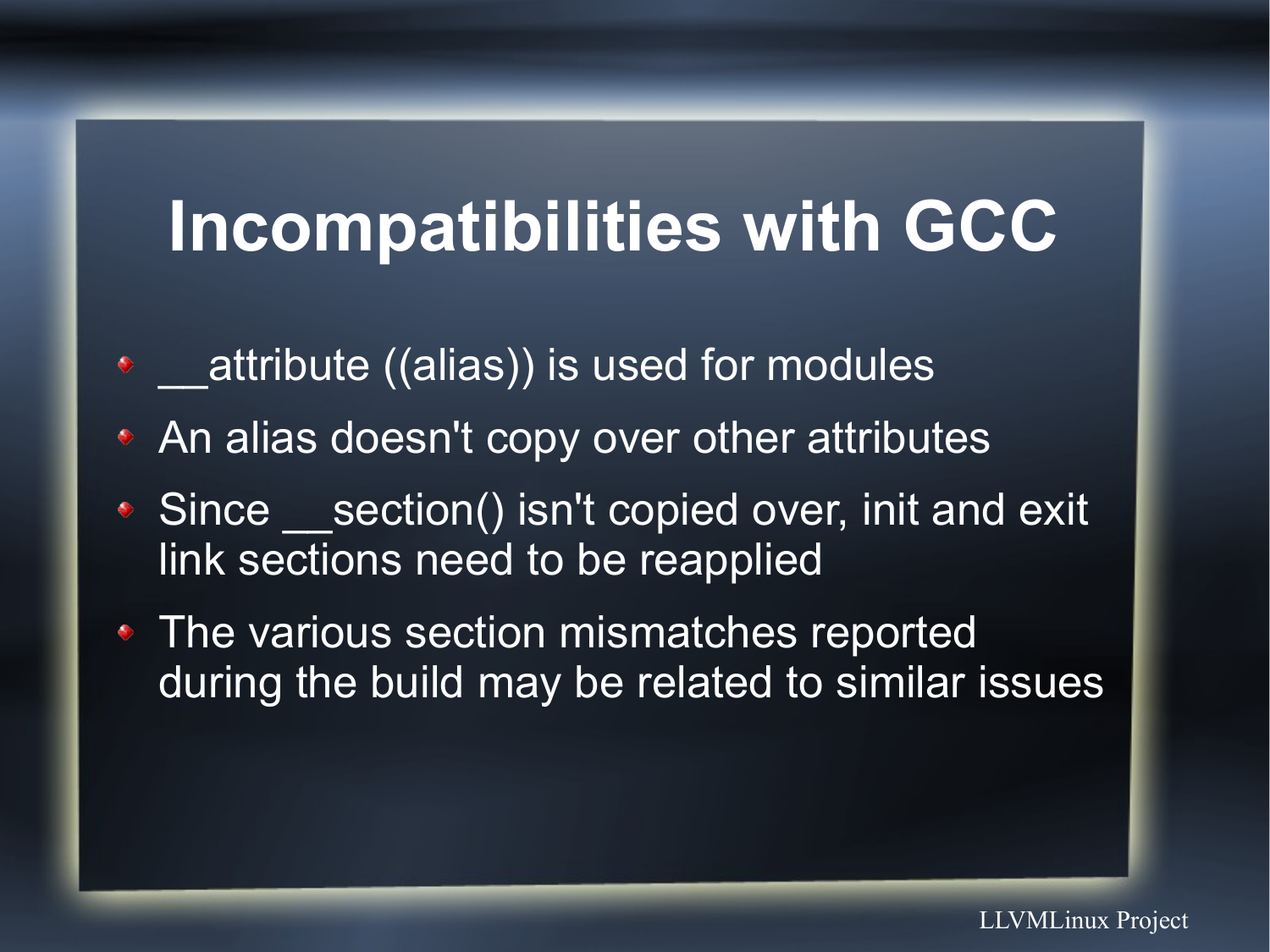#### **Extern inline is different for gnu89 and gnu99**

GNU89

- **Function will be inlined where it is used**
- No function definition is emitted
- ◆ A non-inlined function can also be provided
- GNU99 (C99)
	- **◆ Function will be inlined where it is used**
	- An external function is emitted
	- No other function of the same name can be provided.
- Solution? Use "static inline" instead.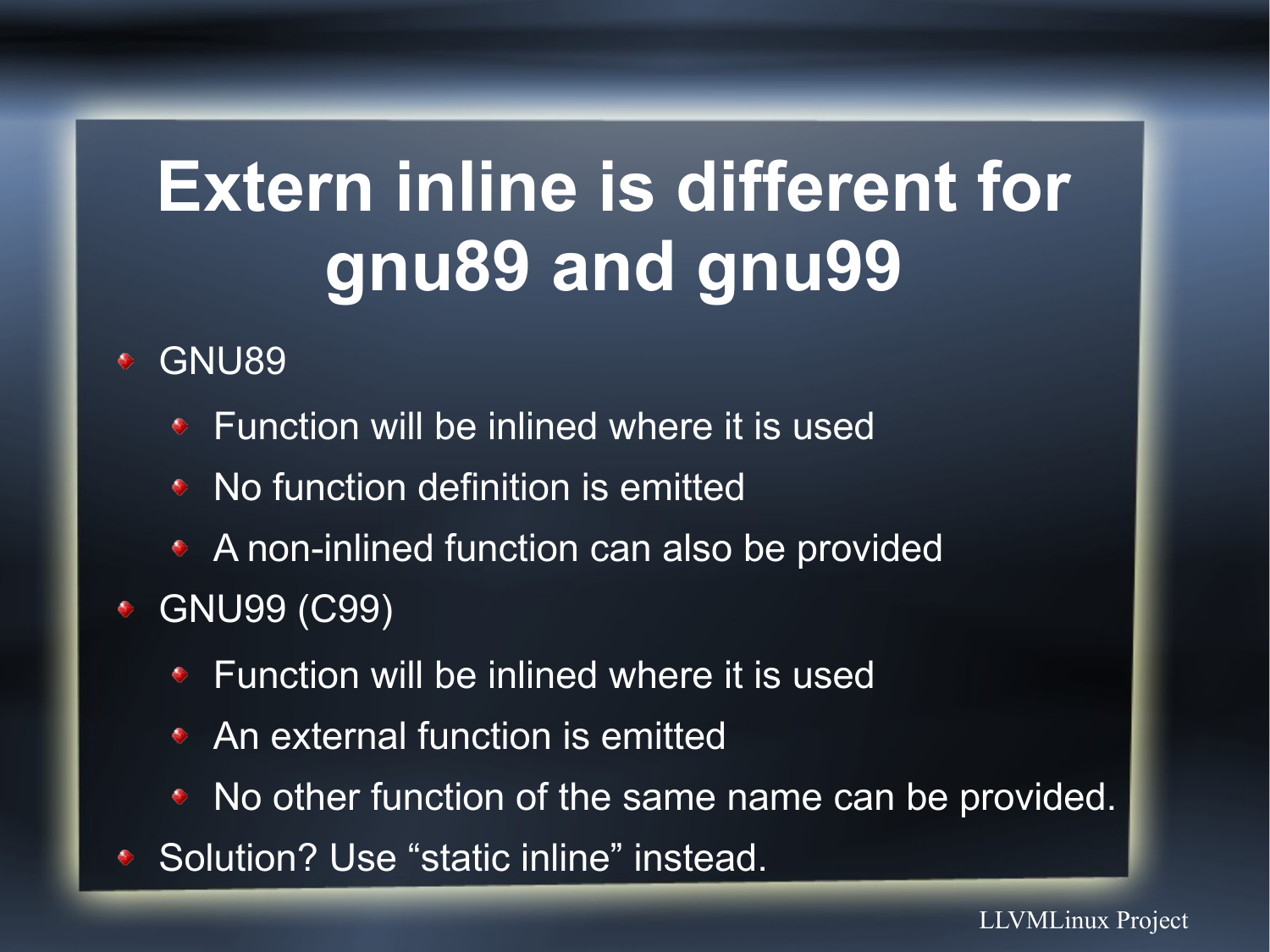#### **This code doesn't work in clang but does in gcc**

--- a/crypto/shash.c +++ b/crypto/shash.c @@ -67,7 +67,8 @@ EXPORT\_SYMBOL\_GPL(crypto\_shash\_setkey); static inline unsigned int shash align buffer size(unsigned len, unsigned long mask)

```
{
      return len + (mask & \sim (_alignof_(u8 _attribute_ ((aligned))) - 1));
      typedef __attribute__ ((aligned)) u8 u8_aligned;
      return len + (mask & ~( alignof (u8 aligned) - 1));
}
```
Clang has troubles with this statement as written

**• Making it into 2 lines makes it more readable and** works in both compilers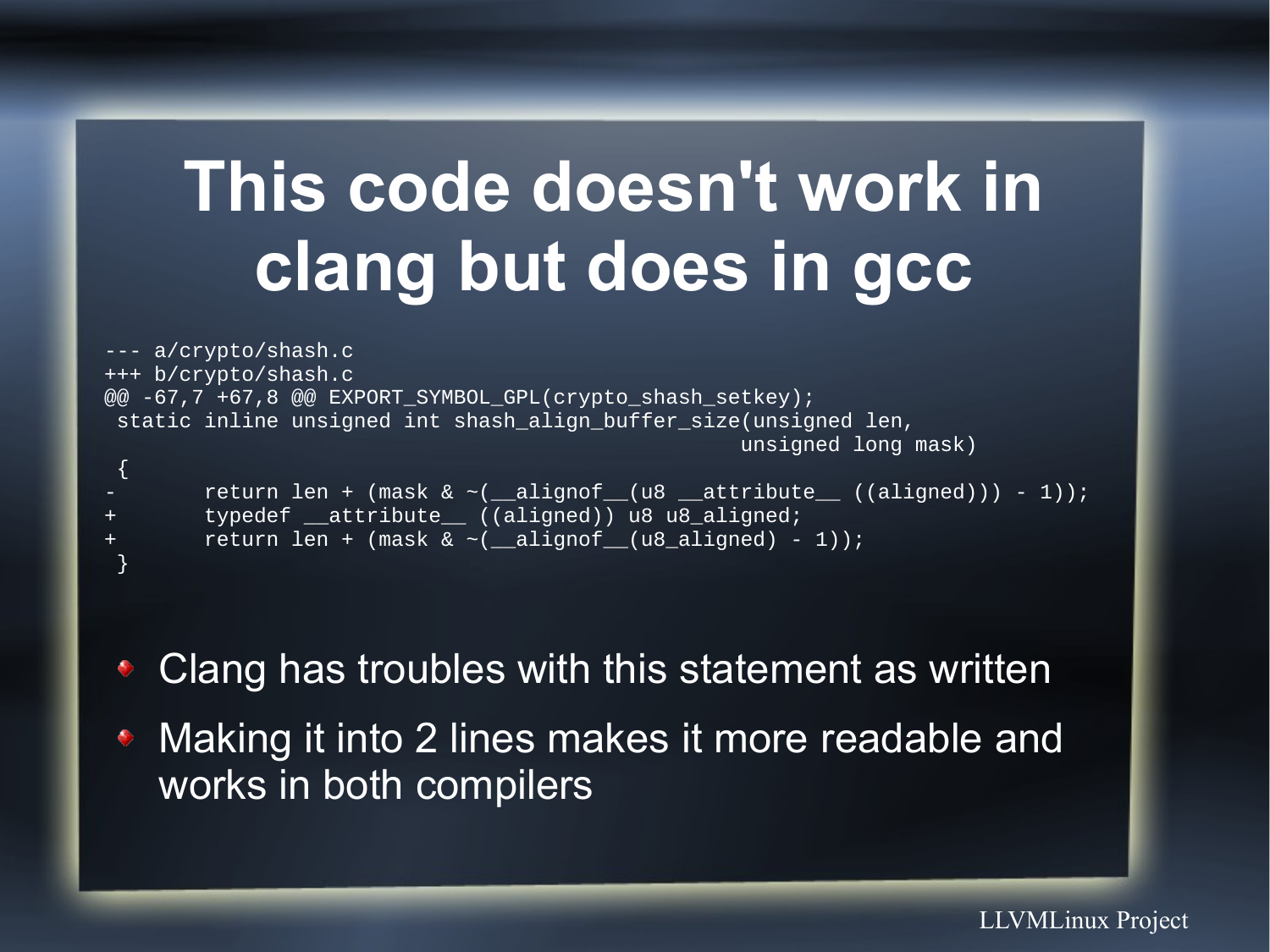#### **Challenges Using Clang for Cross Compilation**

• The Integrated Assembler (IA) can't be used

- ◆ Doesn't support .code16
- ARM Kernel code isn't in Unified Format
- Dependence on GNU toolchain for assembly and linking (as and ld)
- Configuring GNU toolchain dependencies (-gcc-toolchain <path>)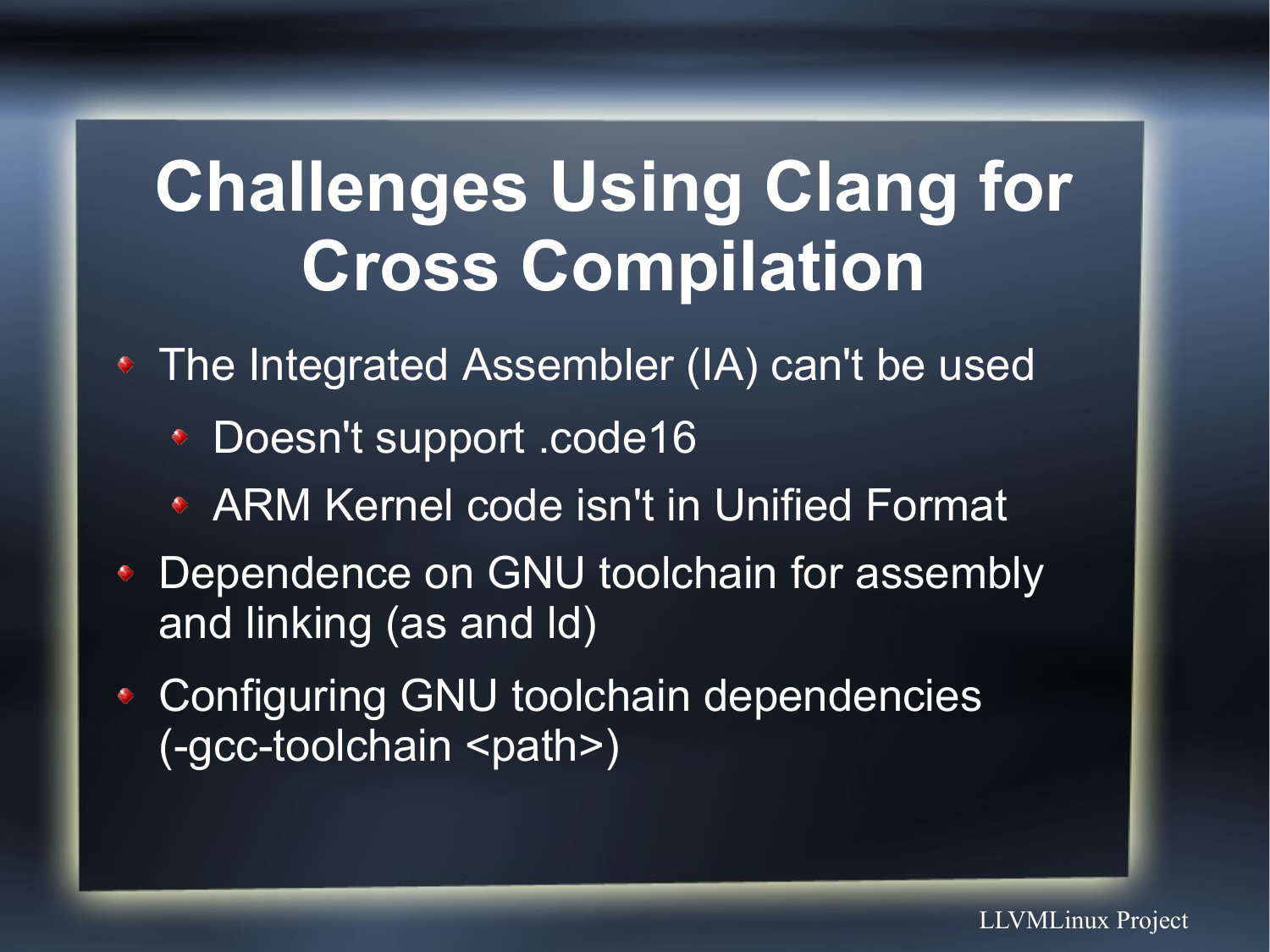#### **Kernel Patches**

#### • The patches that still need to make it upstream

| Architecture        | Number of patches |
|---------------------|-------------------|
| all                 | 18                |
| arm                 | 11                |
| aarch <sub>64</sub> | 5                 |
| x86 64              | R                 |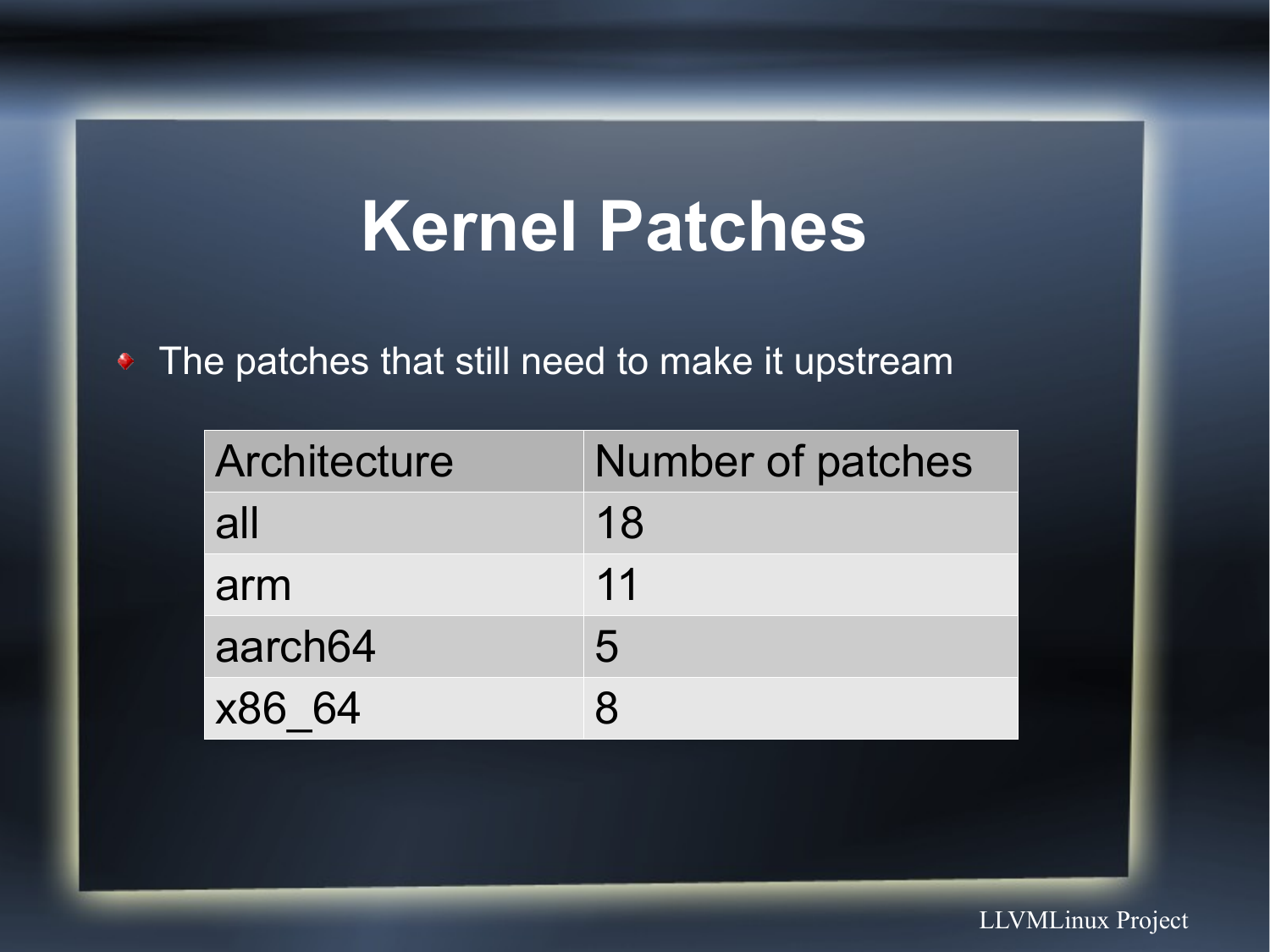

#### **What's Left to Do?**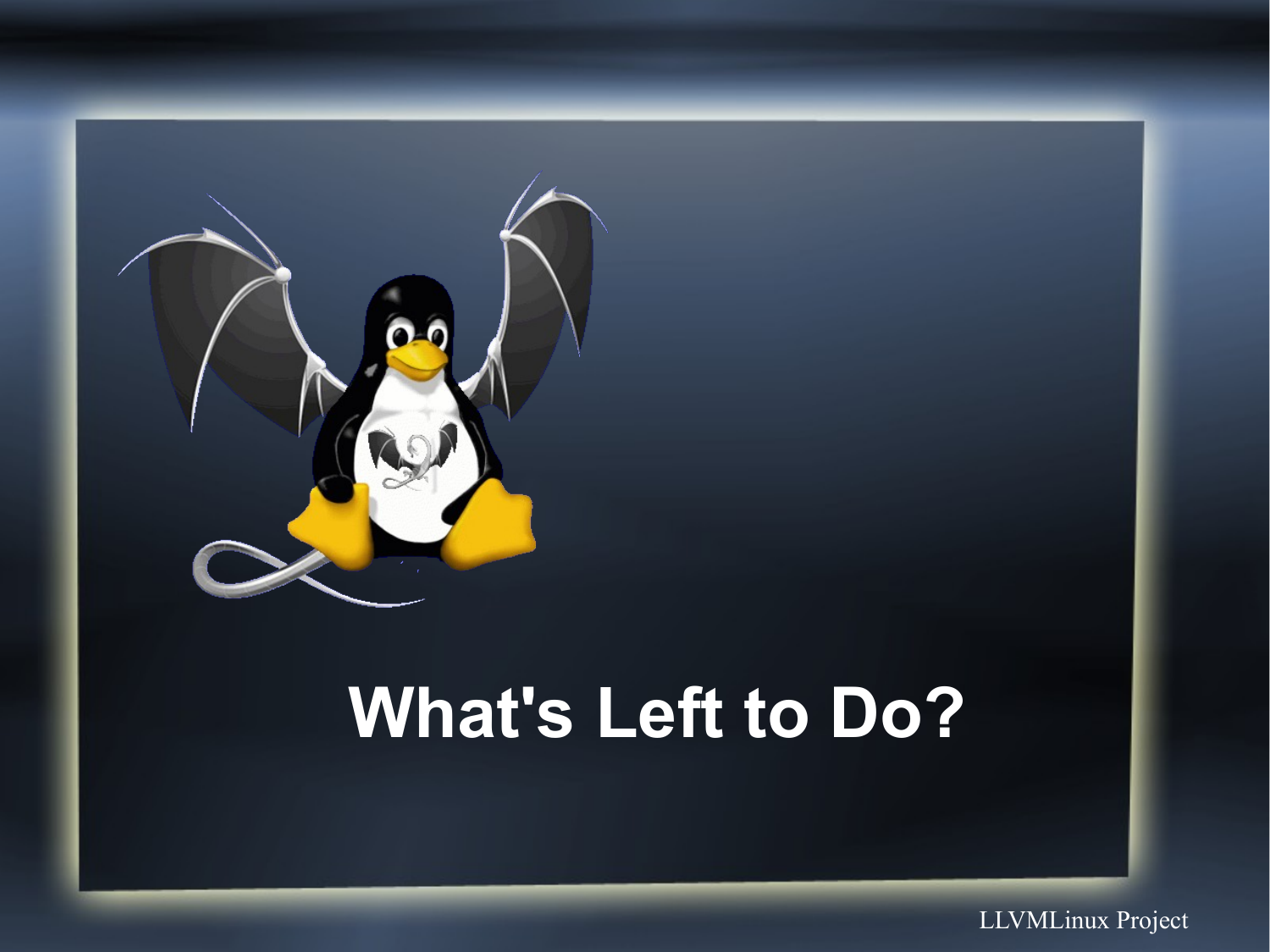

#### **Todos**

- Upstream patches
- Test and fix drivers/subsystems which haven't been tested yet or are known not to work

http://llvm.linuxfoundation.org/index.php/Broken\_kernel\_options

- Fix Segment mismatch and merged globals
- Enable Clang IA (i.e. rewriting ARM ASM in unified format)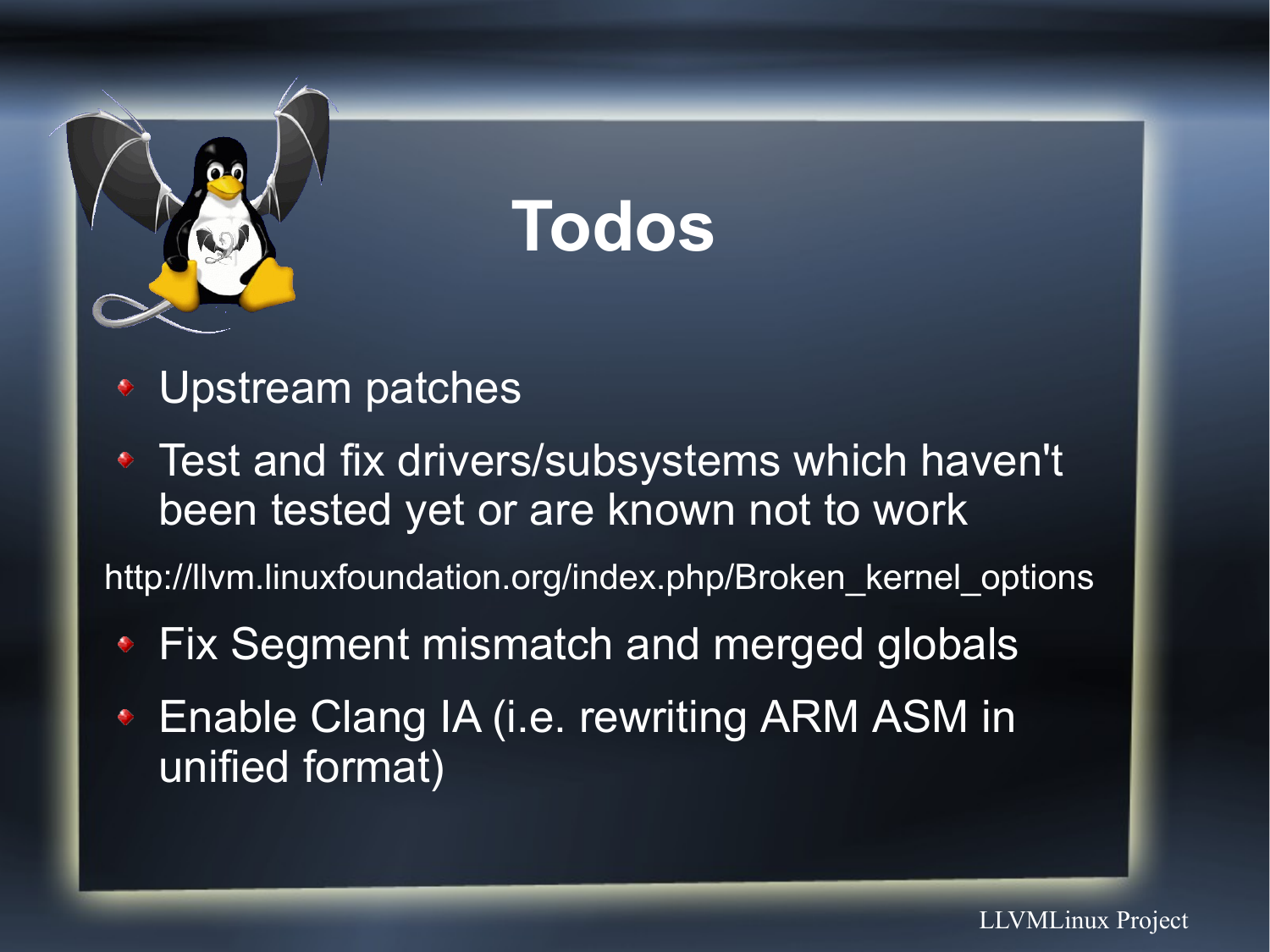

### **How Can I Help?**

- Make it known you want to be able to use Clang to compile the kernel
- ◆ Test LLVMLinux patches
- Report bugs to the mailing list
- ◆ Help get LLVMLinux patches upstream
- Work on unsupported features and Bugs
- ◆ Submit new targets and arch support
- Patches welcome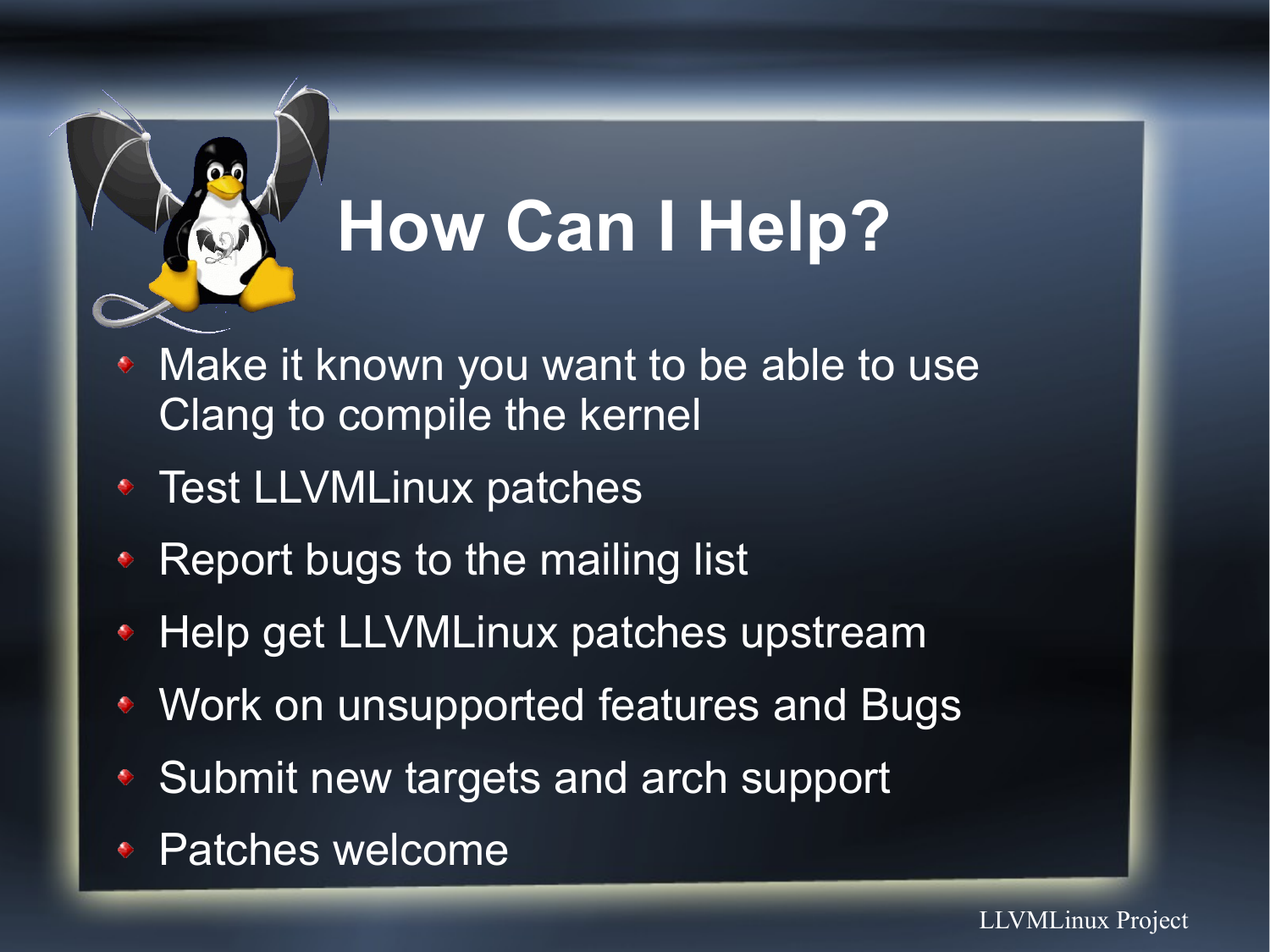

**Who wouldn't want a penguin with dragon wings?**

#### **Thank you**

http://llvm.linuxfoundation.org